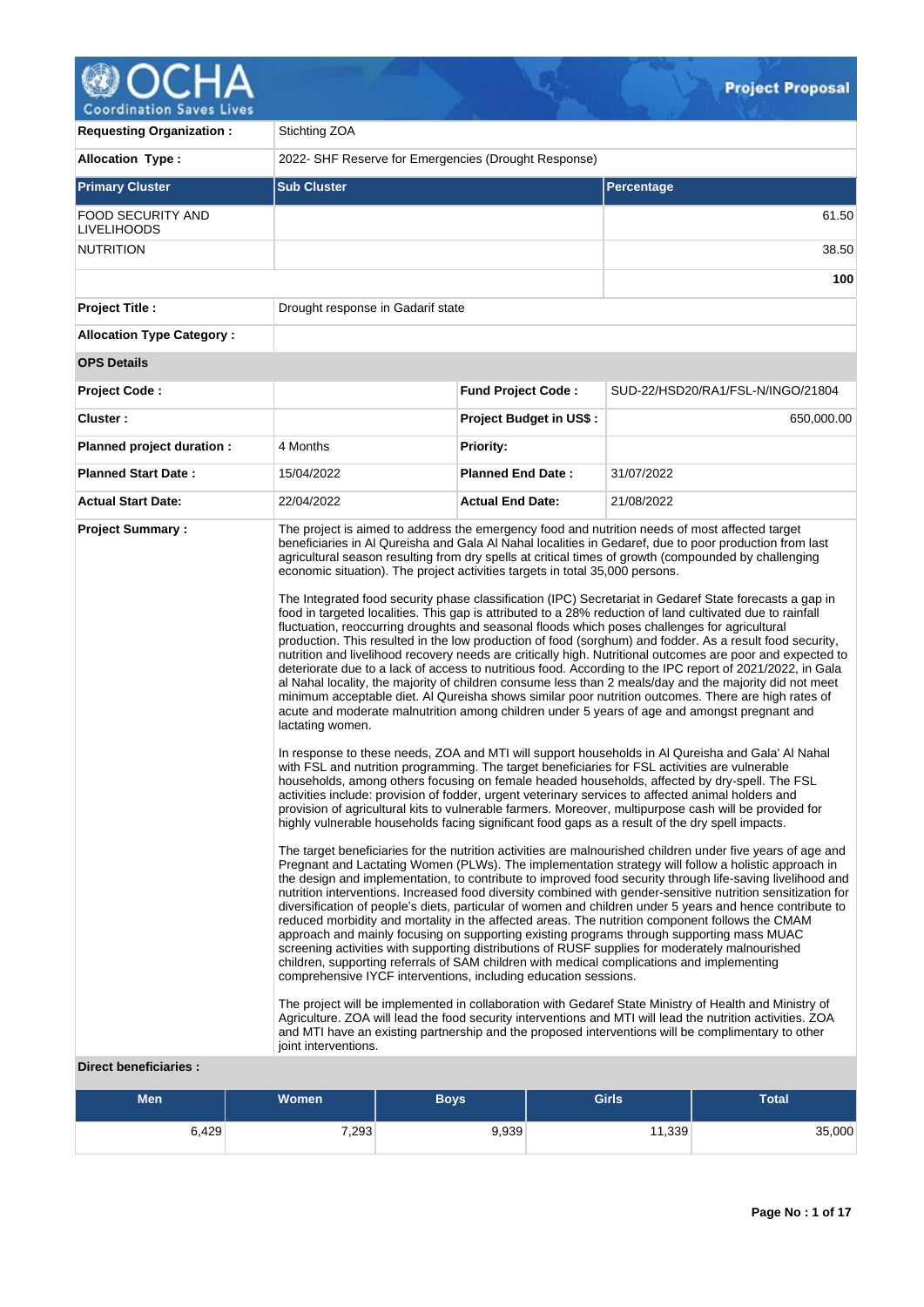## **Other Beneficiaries :**

| <b>Beneficiary name</b> | Men   | Women | <b>Boys</b> | <b>Girls</b> | <b>Total</b> |
|-------------------------|-------|-------|-------------|--------------|--------------|
| <b>Host Communities</b> | 6,429 | 7,293 | 9,939       | 11,339       | 35,000       |
| .                       |       |       |             |              |              |

#### **Indirect Beneficiaries :**

The project intends to benefit an approximate of 35,000 people, directly. An additional, 3,000 people are expected to benefit from the animal treatment/vaccination activities (through reduction of animal transmitted diseases) and the seeds distribution activity (through information sharing on improved agriculture techniques with peers and other community members)

#### **Catchment Population:**

#### **Link with allocation strategy :**

The project is designed to address the most critical and unmet needs of the drought affected households in Gala' Al Nahal and Al Qureisha localities. Al Fao locality has similar needs which are addressed by WHH.

The proposed intervention directly relates to strategic objective 1 of the HRP 'Provide timely multi-sectoral life-saving assistance to crisis affected people to reduce mortality and morbidity' and to specific objectives 1.1 'Provide water, food and non-food items, health, shelter and protection services within two weeks of a sudden onset emergency or displacement to prevent loss of life' and specific objective 1.2 ' Reduce the number of people facing acute food insecurity and malnutrition by 20 per cent and mitigate negative coping mechanisms'. Also, the intervention links to strategic objective 2 'Improve vulnerable people's access to livelihoods and life-sustaining basic services', in particular specific objective 2.1 'Facilitate access to livelihood opportunities for the most vulnerable people including social cohesion support'.

The project is doing this by providing food security support and nutrition support to households affected by drought. Food security needs are addressed by:

- Provision of local fodder mix and salt/mineral licks that meet minimum requirements for milk production for vulnerable groups among selected communities

- Distribution of drought resistant/improved seeds for livelihood recovery

- Provision of urgent veterinary services

**Sub-Grants to Implementing Partners :**

- Provision of cash support to vulnerable households (multipurpose cash).

The following nutrition services aim to meet the nutrition needs of the communities:

- Supporting distribution of RUSF supplies for moderately malnourished children

- Supporting Community-Based Management of Acute Malnutrition (CMAM)
- Supporting referrals of SAM children with medical complications.

- Implementing comprehensive IYCF interventions, including education sessions.

This short-term intervention aims to address this sudden onset emergency in order to prevent loss of life.

The intervention is based on the findings of the interagency assessment to Al Fao (OCHA and HAC) in July 2021. The mission aimed to verify and update the preliminary information on the impact of disaster on people's livelihoods. The interagency report highlighted rain fed area of field crops affected and crops were washed away, the affected areas require different types of seeds for replanting in order to restore the livelihoods of the affected families. The on spot survey of Mid-upper-arm circumference (MUAC) screening found active-case of children suffering from severe acute malnutrition (SAM) and with moderate acute malnutrition (MAM). The assessment mission recommended the interventions as described above. Even if the assessment was focused in Al Fao, similar the other localities under this proposal were found affected and the need for intervention in these localities was agreed during the consultative meetings held between OCHA East Sudan Sub-Office staff, FAO, and UNICEF and ten other implementing partners. At the same time, FAO and UNICEF consulted with the Ministry of Production and Economic Resources and Ministry of Health to obtain more information related to the overall situation in Gedaref State. After deliberations, participants prioritized three localities (Al Qureisha, Al Fao, Gala Al Nahal) as the ones with the highest FSL and nutrition needs.

As a result, ZOA with its partners MTI, proposes this project of USD 650,000 for covering critical food security and nutrition needs in Al Qureisha and Gala Al Nahal.

| <b>Sub-Grants to implementing Fartners.</b>            |                                        |                         |  |                             |  |                  |  |
|--------------------------------------------------------|----------------------------------------|-------------------------|--|-----------------------------|--|------------------|--|
| <b>Partner Name</b>                                    |                                        | <b>Partner Type</b>     |  | <b>Budget in US\$</b>       |  |                  |  |
|                                                        |                                        |                         |  |                             |  |                  |  |
| Other funding secured for the same project (to date) : |                                        |                         |  |                             |  |                  |  |
|                                                        | <b>Other Funding Source</b>            |                         |  | <b>Other Funding Amount</b> |  |                  |  |
|                                                        |                                        |                         |  |                             |  |                  |  |
| Organization focal point:                              |                                        |                         |  |                             |  |                  |  |
| Name                                                   | <b>Title</b>                           | <b>Email</b>            |  | Phone                       |  |                  |  |
| Maarten Wensveen                                       | Director of Programmes -<br><b>ZOA</b> | m.wensveen@zoa.ngo      |  | 00 249 900 907 526          |  |                  |  |
| Dr. Betemariam Gebre Zewde                             | Country Director - MTI                 | bgebre@medicalteams.org |  |                             |  | +249 999 765 604 |  |
| <b>BACKGROUND</b>                                      |                                        |                         |  |                             |  |                  |  |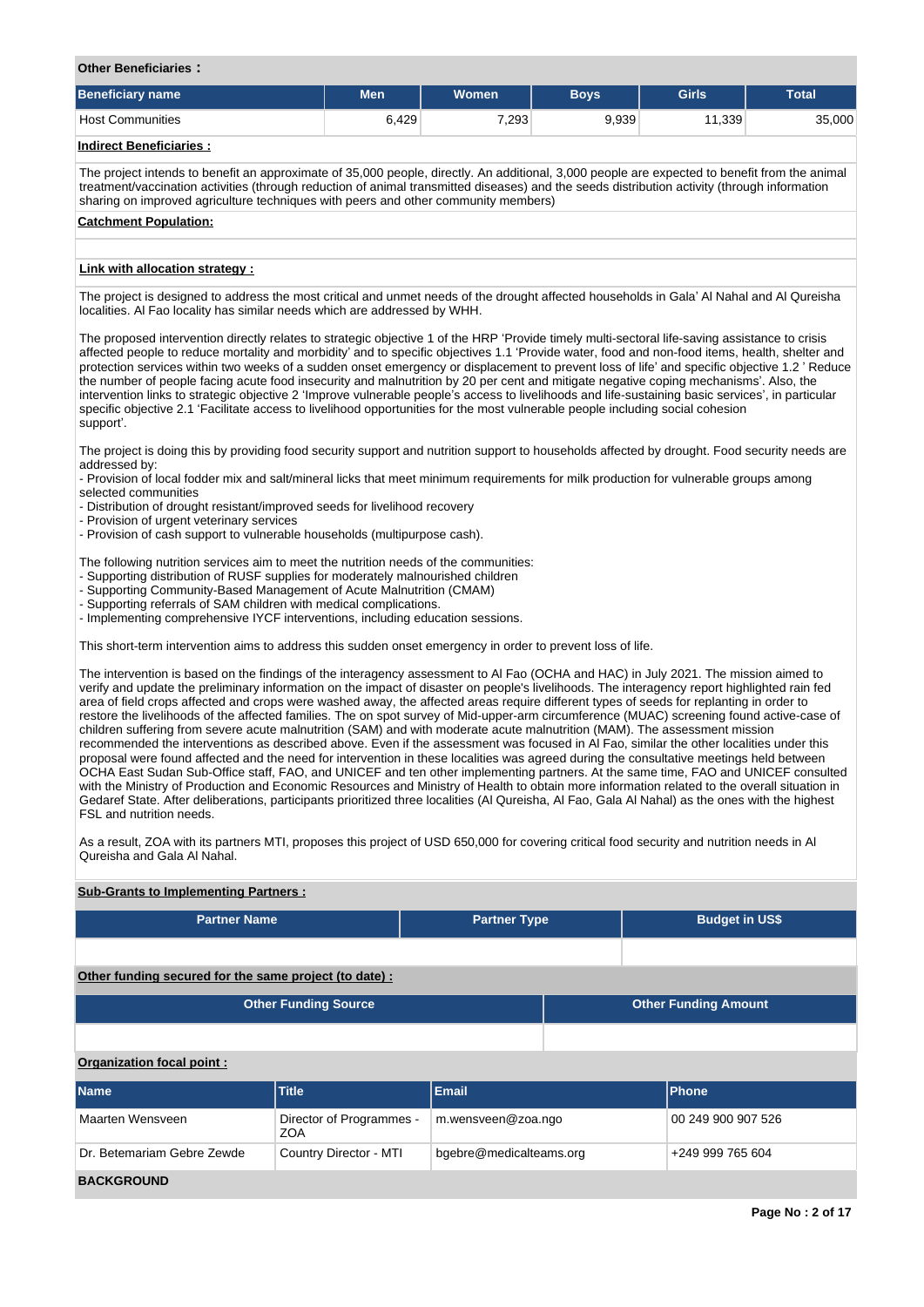### **2. Needs assessment**

Historically, food insecurity in Sudan is caused by the prolonged conflict, environmental deterioration and other disasters such as floods and droughts (FSL cluster). Food security worsened in recent years due to protracted displacement, economic decline, inflation, high food prices and COVID-19 pandemic. The IPC Secretariat in Gedaref State forecasts a major food gap and nutritional deterioration in Al Qureisha and Gala Al Nahal, in particular, due to impacts from flooding and dry spells at critical times of growth in the previous harvest. A 28% reduction of land cultivated due to rainfall fluctuation, reoccurring droughts and seasonal floods have resulted in low production of food (sorghum) and fodder, threatening the livelihoods of agro-pastoralists in the targeted localities. As a coping strategy to the 2021 flooding, farmers resorted to producing cash crops (sesame and groundnut) instead of sorghum and millet to secure quick incomes which has exacerbated the food gap. All is compounded by the challenging economic situation in Sudan and that, until November 2022, targeted households will be impacted by the lean season (rainy season).

Food security and livelihood recovery needs are critically high in Al Qureisha and Gala Al Nahal localities. According to IPC assessments,11% of surveyed HHs have a "poor" FCS (IPC 4) in Gala al Nahal while 17% have a "borderline" FCS (IPC Phase 3). In Al Qureisha, the FCS indicates Phase 2 (stressed) and is expected to deteriorate further as data was collected during the harvest when food consumption is usually higher. With reduced purchasing power amid inflation, it is anticipated that vulnerable HHs will deteriorate further.

Regarding nutrition needs in Gala al Nahal, 21% of children 6-59 months suffered from Acute Raspatory Illness; 9% suffered from diarrhoea; 19% suffered from fever (CFSVA Child Meals frequency ). In the locality of Gala'a al nahal 84% of children consumed less than 2 meals/day 16% consumed 3 meals or more/day MAD: 97% of children did not meet minimum Acceptable diet WDDS. In the locality of Gala'a al Nahal 69% of women (aged 15-49 years) were consuming less than 4 food groups, and 31% were consuming more than 4 food groups. In Gala al Nahal the majority children consumed less than 2 meals /day and the majority did not meet minimum Acceptable diet which is mainly due to poor caring and feeding practices which will increase the malnutrition among children which is already reported from Ministry of Health for the whole State also more than half women in the age group (15- 49 ) consume less than 4 food group which indicate that they don't have the dietary energy intake reasonable for them as women in the group age of fertile lactating women.

In the locality of Al Qureisha, 68% of children consumed less than 2 meals/day while 99% of children did not meet minimum Acceptable diet and women (aged 15-49 years) were consuming less than 4 food groups. High rates of acute and moderate malnutrition among children under 5 years of age and pregnant and lactating women. Projection1 As time move forward the dietary intake for children will not be the same and they may suffer from malnutrition Projection 2 In the locality of Al Qureisha 68% of children consumed less than 2 meals/day while 99% of children did not meet minimum Acceptable diet and women (aged 15-49 years) were consuming less than 4 food groups. High rates of acute and moderate malnutrition among children under 5 years of age and pregnant and lactating women and this is mainly due to food cultural preferences and intra household food distribution and especially for children due to poor feeding and caring practices.

#### **3. Description Of Beneficiaries**

#### **4. Grant Request Justification**

To respond to the food security and nutrition needs of the people in Galal Al Nahal and Al Quereisha localities, the consortium requests USD 650,000 to reach < beneficiaries. This emergency intervention addresses the needs which have risen as a result of the dry spell.

The proposed food security intervention addresses the needs of vulnerable households by ensuring sufficient fodder and salt/mineral licks for cattle. This in turn results in improved milk production and availability of meet, which has a direct positive on nutrition outcomes as well. The distribution of drought resistant and improved seeds helps to recover pasture lands. Veterinary services are critical for keeping cattle healthy and productive. The provision of multi-purpose cash is a measure to provide direct livelihood support to the most vulnerable households.

The proposed nutrition activities respond to the needs of malnourished children under 5 years of age and pregnant and lactating women. This is mainly through supporting the existing CMAM programs in the target localities. The intervention will address emergency nutritional needs among vulnerable groups and save their lives. The support is composed of the four components of the CMAM approach, which includes Targeted Supplementary Feeding Program (TSFP) for moderate acutely malnourished (MAM) children under 5, Supplementary Feeding Program for MAM Pregnant and Lactating women (TSFP-PLW), Outpatient Therapeutic Program and referral to Stabilization Centers for severely acute malnourished children (SAM) and community mobilization and outreach activities. The project will target 2,053 under 5 children for OTP and 6,159 under 5 children, along with pregnant and lactating women included. These are the most affected groups by the drought and most at risk to die of malnutrition and its complications. The interventions require sufficient supply of nutrition commodities, through the nutrition sector, ZOA and MTI shall access required food and equipment from UNICEF and/WFP. The consortium shall be required where applicable to ensure storage and delivery of the food supplies to the 25 fixed and 2 mobile TSFP/OTP centers.

The consortium will be actively engaged in maintaining smooth referral linkages among TSFP, OTP, SC and community mobilization. and will work with HF CMAM and OTP/SC Nurses in each locality, who will be responsible for ensuring program quality, availability of supplies, reporting and joint supportive supervision with locality officials. Children admitted to the program will undergo a thorough clinical examination by HEWs and will start the standard systematic medical treatment based on the Sudan CMAM protocol. Furthermore, ZOA and MTI will logistically support the government in provision of primary health care services, since it is for the same beneficiary groups the project is targeting.

ZOA has been working in Gedaref since 2010. It is one of the few agencies with long-term presence in Gala' Al Nahal, Al Fashaga, East and West Galabat Al Mafaza and Butana localities. In 2020, ZOA began also working in Al Qureisha locality where it has supported with hygiene and sanitation interventions. ZOA in Gedaref specializes in WASH, FSL and recently nutrition and health in partnership with MTI. As part of this partnership, ZOA and MTI are jointly running a health clinic in Um Rakouba. ZOA is also implementing a 5-year food security and inclusion programme funded by MOFA The Netherlands in the targeted localities.

#### **5. Complementarity**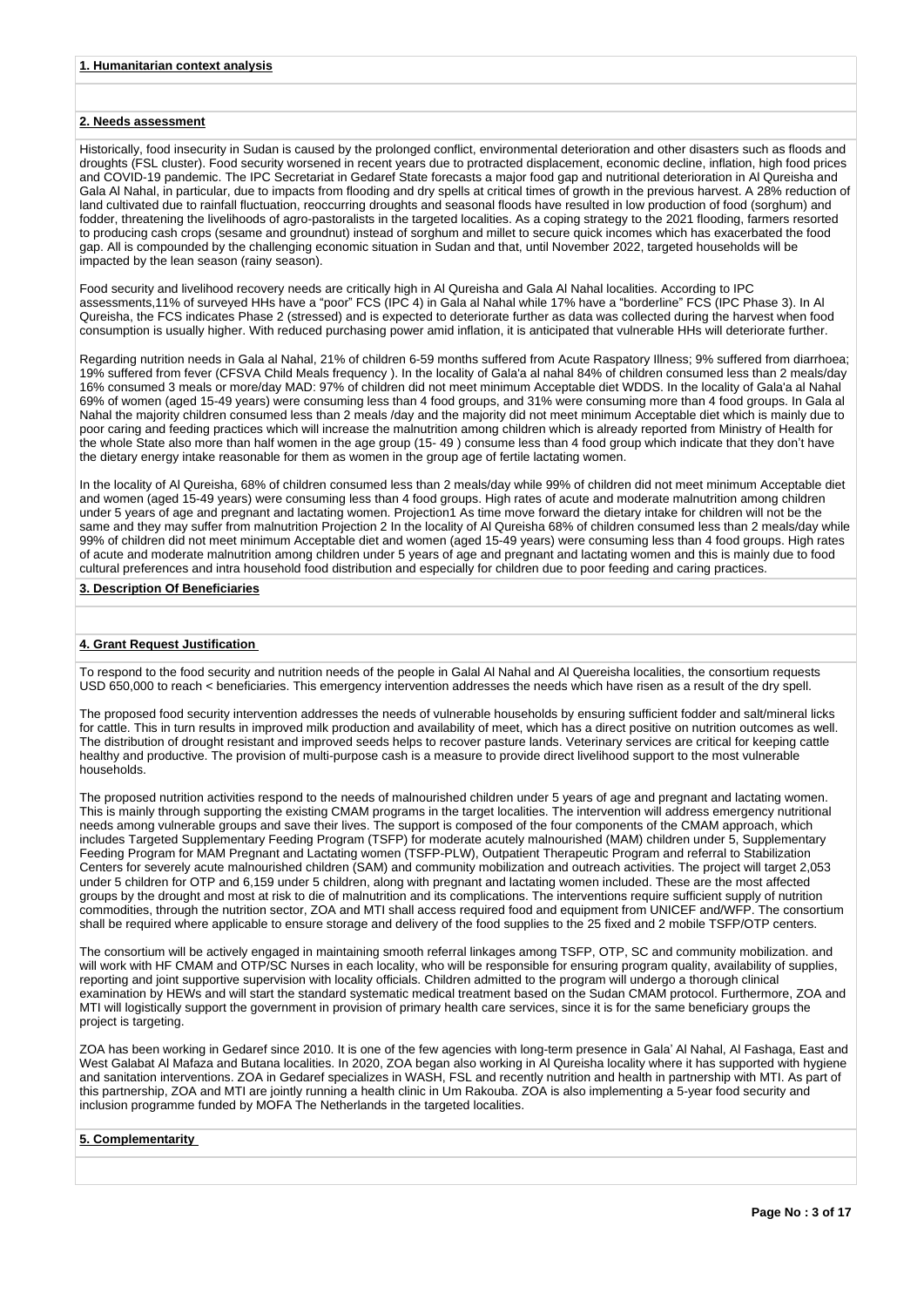## **Overall project objective**

**Improve access to life-saving and life sustaining services for drought affected population Al Qureisha and Gala Al Nahal localities in Gedarif state through food security, livelihood and nutrition interventions.** 

| <b>FOOD SECURITY AND LIVELIHOODS</b>                                                                                                                                                    |                                                                                                                             |                                 |  |  |  |  |  |  |  |  |
|-----------------------------------------------------------------------------------------------------------------------------------------------------------------------------------------|-----------------------------------------------------------------------------------------------------------------------------|---------------------------------|--|--|--|--|--|--|--|--|
| <b>Cluster objectives</b>                                                                                                                                                               | <b>Strategic Response Plan (SRP) objectives</b>                                                                             | <b>Percentage of activities</b> |  |  |  |  |  |  |  |  |
| Support self-reliance of affected households<br>by protecting and building productive assets<br>and restoring or creating income-generating<br>opportunities to save and sustain lives. | SO2: Improve vulnerable people's access to<br>livelihoods and life-sustaining basic services                                | 50                              |  |  |  |  |  |  |  |  |
| Improve the food security status of assessed<br>food insecure people through life-saving and<br>life sustaining food assistance                                                         | SO1: Provide timely multi-sectoral life-saving<br>assistance to crisis affected people to reduce<br>mortality and morbidity | 50                              |  |  |  |  |  |  |  |  |

**Contribution to Cluster/Sector Objectives :** The project directly contributes to the FSL sector objectives as defined in the HRP 2022. By providing multi-purpose cash and draught resistance/improved seeds to vulnerable and draught affected households, the project directly provides life-saving and life-sustaining food assistance. The provision of fodder, salt lick and veterinary support directly contribute to the cluster objective 'support self-reliance of affected households by protecting and building productive assets and restoring or creating incomeopportunities to save and sustain lives'. Healthy livestock will support families with access to nutritious food as well as supports incomegeneration.

#### **Outcome 1**

Increased livestock resilience in the targeted areas

## **Output 1.1**

#### **Description**

Provision of Fodder and Salt/Mineral Licks

#### **Assumptions & Risks**

- No significant deterioration of the security situation in the project area
- Political situation at national level does not deteriorate further which may impact the state level security situation
- Sufficient fodder, seeds etc. are available in the project area
- Inflation and exchange rate fluctuations remain limited, and do not complicate contracting for procurement
- Covid-19 infections remains at low levels
- Communities are receptive of project activities and willing to participate

#### **Indicators**

|      |                                                    |                                                                                             |            | <b>End cycle beneficiaries</b> |  |  |               |
|------|----------------------------------------------------|---------------------------------------------------------------------------------------------|------------|--------------------------------|--|--|---------------|
| Code | <b>Cluster</b>                                     | <b>Indicator</b>                                                                            | <b>Men</b> | Women   Boys   Girls           |  |  | <b>Target</b> |
|      | Indicator 1.1.1   FOOD SECURITY AND<br>LIVELIHOODS | Number of HHs benefiting from animal restocking<br>interventions                            |            |                                |  |  | 510           |
|      |                                                    | . Magno of Vaulflantinu - Distuit diese liete selesse nuclearité in en descritorium sonoste |            |                                |  |  |               |

**Means of Verification :** Distribution lists, photos and activity and monitoring reports.

#### **Activities**

#### **Activity 1.1.1**

#### **Standard Activity : Not Selected**

Provision of fodder

Low quality and quantity of feeds are a major constraint limiting livestock productivity among smallholder farmers. This project will provide fodder to drought-affected farmers to make up for the production shortages which are caused by the the dry-spell. Approximately, 255 households in each locality will benefit from this activity in Al Qureisha and Gala Al Nahal localities (total 510 HHs). The target households will be identified through a rapid needs assessment and community consultations. Selection will be based on vulnerability criteria that are developed jointly with the community. On average each household will receive support for approximately 10 livestock. With 510 HHs benefitting and 10 livestock per HHs, approximately 5,100 animals will be supported.

#### **Activity 1.1.2**

#### **Standard Activity : Not Selected**

Provision of slat licks

To maximize the impact of activity 1.1.1 as much as possible the same households will targeted with saltlicks as the fodder provision. 355 HHs will be target with salt licks. This is to further supplement animal's nutrition and to ensure that they get enough minerals in their diets.

## **Output 1.2**

#### **Description**

Provision of Veterinary Services

#### **Assumptions & Risks**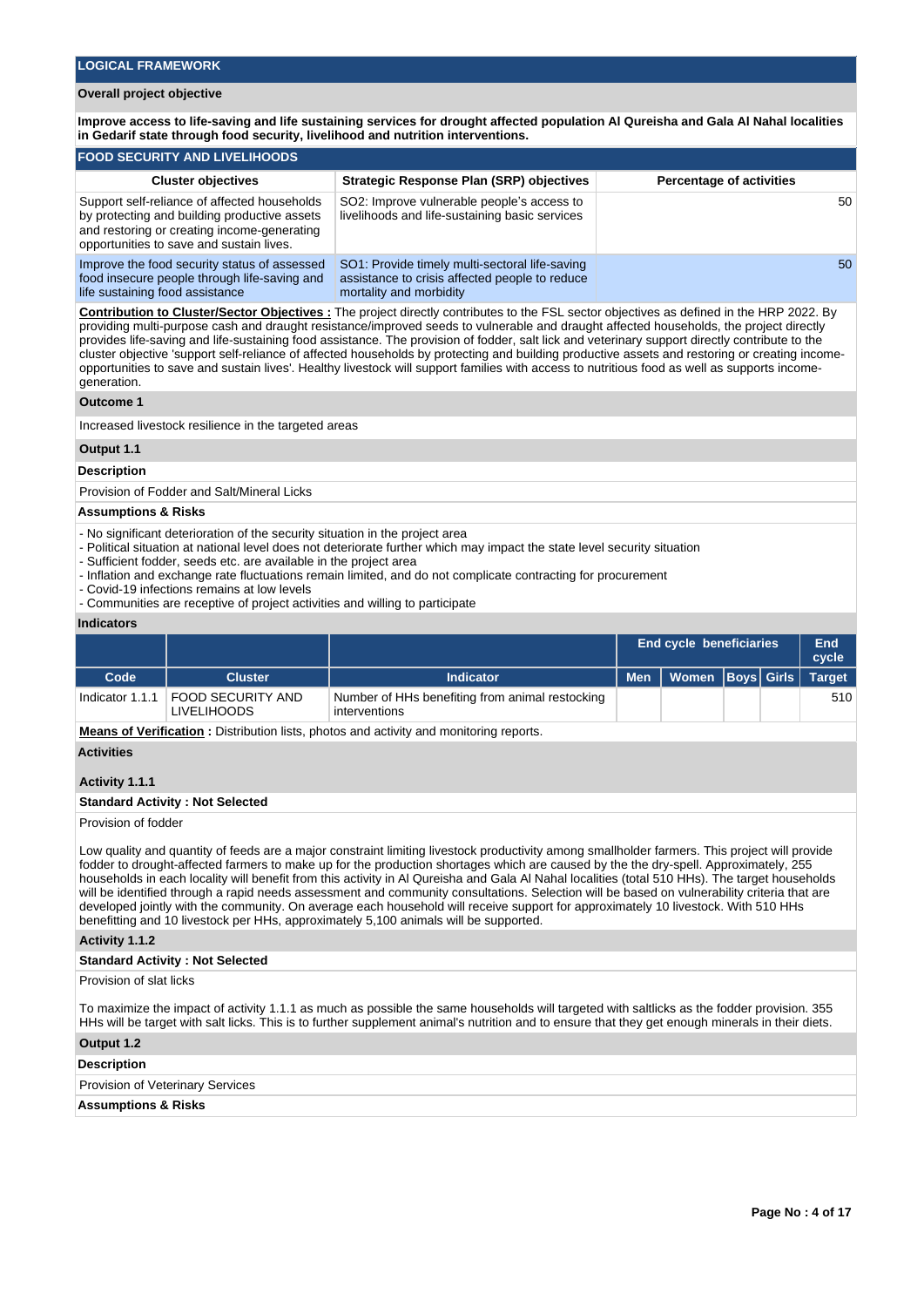- No significant deterioration of the security situation in the project area
- Political situation at national level does not deteriorate further which may impact the state level security situation
- Sufficient fodder, seeds etc. are available in the project area
- Inflation and exchange rate fluctuations remain limited, and do not complicate contracting for procurement
- Covid-19 infections remains at low levels
- Communities are receptive of project activities and willing to participate
- CAHW are available and willing to participate

## **Indicators**

|                 |                                  |                                      | <b>End cycle beneficiaries</b> | End<br>cycle         |  |               |
|-----------------|----------------------------------|--------------------------------------|--------------------------------|----------------------|--|---------------|
| Code            | <b>Cluster</b>                   | <b>Indicator</b>                     | <b>Men</b>                     | Women   Boys   Girls |  | <b>Target</b> |
| Indicator 1.2.1 | FOOD SECURITY AND<br>LIVELIHOODS | Number of animals treated/vaccinated |                                |                      |  | 30,000        |

**Means of Verification :** Monitoirng and activity reports and photos.

#### **Activities**

#### **Activity 1.2.1**

## **Standard Activity : Not Selected**

Provision of Urgent Veterinary medicals supplies for livestock

The activity will be implemented in coordination with the Ministry of Agriculture and Animal resources department who will support in identifying community animal health workers (CAHW). In Gala' Al Nahal, we will work with existing CAHWs who were trained by ZOA under an EU-funded FSL project and are still active in the area. In Al Qureisha, CAHWs will be identified and trained in coordination with MoA & Animal resources department. In total, 30 CAHWs will be provided with urgent veterinary medical supplies for animals treatment after receiving refresher trainings. A total of 3,158 are expected to benefit from this activity in Al Qureisha and Gala Al Nahal localities.

#### **Activity 1.2.2**

#### **Standard Activity : Not Selected**

Sprayers for tick treatments

Just like activity 1.2.1 the spraying campaigns will be implemented in coordination with the Ministry of Agriculture and Animal resources department, by the identified community animal health workers (CAHW) in Al Qureisha and the existing CAHWs in Gala Al Nahal. The same 30 CAHWs will be provided with sprayers and supplies. A total of 3,158 households are expected to directly benefit from the spraying campaigns in addition to around 2,500 households that are expected to indirectly benefit from the reduction in disease transmission.

#### **Outcome 2**

Drought affected population have increased access to on/off farm inputs

#### **Output 2.1**

#### **Description**

Increased access to improved agriculture inputs for drought affected farmers

#### **Assumptions & Risks**

- No significant deterioration of the security situation in the project area
- Political situation at national level does not deteriorate further which may impact the state level security situation
- Sufficient fodder, seeds etc. are available in the project area
- Inflation and exchange rate fluctuations remain limited, and do not complicate contracting for procurement
- Covid-19 infections remains at low levels
- Communities are receptive of project activities and willing to participate

#### **Indicators**

|                   |                                                                                        |                                           |            | End cycle beneficiaries |  |  |               |  |  |  |
|-------------------|----------------------------------------------------------------------------------------|-------------------------------------------|------------|-------------------------|--|--|---------------|--|--|--|
| Code              | <b>Cluster</b>                                                                         | <b>Indicator</b>                          | <b>Men</b> | Women   Boys   Girls    |  |  | <b>Target</b> |  |  |  |
| Indicator $2.1.1$ | FOOD SECURITY AND<br>LIVELIHOODS                                                       | Number of HHs receiving agricultural kits |            |                         |  |  | 600           |  |  |  |
|                   | Means of Verification · Distribution lists, photos and activity and monitoring reports |                                           |            |                         |  |  |               |  |  |  |

**MEATION :** Distribution lists, photos and activity and monitoring reports.

## **Activities**

## **Activity 2.1.1**

#### **Standard Activity : Not Selected**

Distribution of Drought Resistant/Improved Seeds

Drought resistant/improved seeds will be distributed to drought affected farmers. The distribution will go hand on hand with a technical training on good agriculture practices (GAP). The seeds will be selected after consultations with the farmers on their needs and priorities and purchased in the local market. The distributed seeds are expected to cover an 8,000 feddan area in Al Qureisha locality and 8,000 feddan in Gala Al Nahal locality. This activity is expected to benefit an approximate of 300 households in each locality.

#### **Activity 2.1.2**

#### **Standard Activity : Not Selected**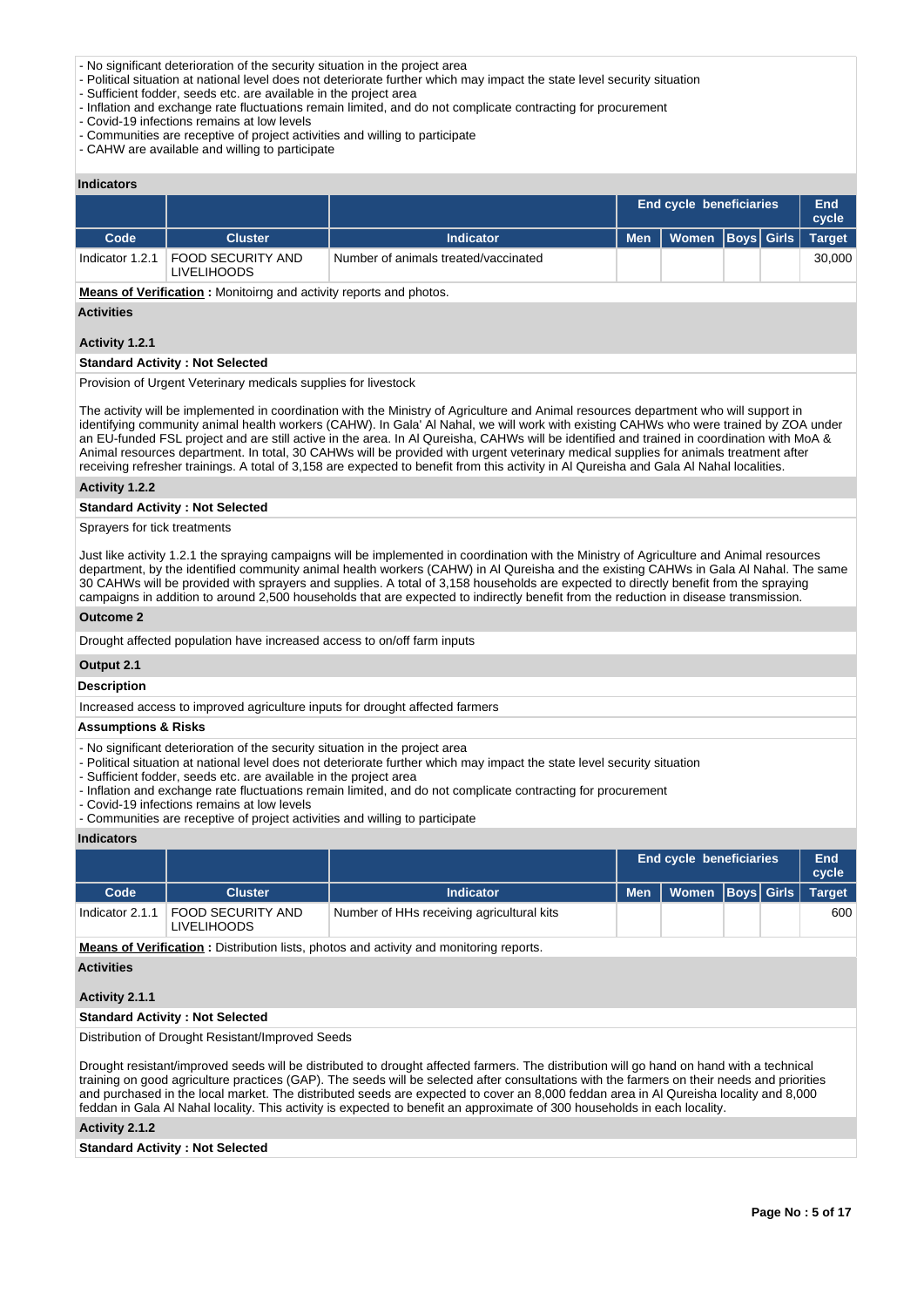### Provision of fertilizers

The distribution of fertilizers will be carried out jointly with activity 2.1.1. 40,000 KGs will be distributed over around 16,000 feddans which will eventually benefit an approximate of 600 HHs in Gala Al Nahal and Al Qureisha localities. The amount of KGs each HH will receive is relevant and mainly depend on the land soil quality, for example, fertile soils will receive lower KGs of fertilizers in comparison to low fertile soils. Though, the average for each feddan will be between 1.5 to 3 KGs.

#### **Output 2.2**

## **Description**

vulnerable households supported with off/farm income source

#### **Assumptions & Risks**

- No significant deterioration of the security situation in the project area
- Political situation at national level does not deteriorate further which may impact the state level security situation
- Inflation and exchange rate fluctuations remain limited, and do not complicate contracting for procurement
- Covid-19 infections remains at low levels

- Communities are receptive of project activities and willing to participate

#### **Indicators**

|                 |                                         |                                                                                         | End cycle beneficiaries | End<br>cycle                        |     |      |       |
|-----------------|-----------------------------------------|-----------------------------------------------------------------------------------------|-------------------------|-------------------------------------|-----|------|-------|
| Code            | <b>Cluster</b>                          | <b>Indicator</b>                                                                        |                         | Men   Women   Boys   Girls   Target |     |      |       |
| Indicator 2.2.1 | FOOD SECURITY AND<br><b>LIVELIHOODS</b> | Number of beneficiaries reached with<br>conditional/unconditional livelihood assistance | 1.080                   | 1.170                               | .03 | 1.21 | 4.500 |

**Means of Verification**: Distribution lists, photos and activity and monitoirng reports.

**Activities**

#### **Activity 2.2.1**

#### **Standard Activity : Not Selected**

Assessment for HH average need per month

The assessment will be conducted each month in the targeted areas to measure the household food basket value and household needs. The assessment will inform the cash support activity (activity 2.2.2)

#### **Activity 2.2.2**

#### **Standard Activity : Not Selected**

#### Cash Support for HH as per above assessment

The provision of multipurpose cash will be targeting highly vulnerable households (for example, female headed households, households with children under 5, etc.) facing significant food gaps as a result of the dry spell impacts. The targeted households will be selected in consultation with the community and the needs assessment. The amount in cash support will be set in consultation with the cluster. A total of 750 households (approximately 4500 beneficiaries) will be benefit from this activity.

#### **Additional Targets :**

| <b>NUTRITION</b>                                                                                                                                                                                                       |                                                                                                                             |                                 |
|------------------------------------------------------------------------------------------------------------------------------------------------------------------------------------------------------------------------|-----------------------------------------------------------------------------------------------------------------------------|---------------------------------|
| <b>Cluster objectives</b>                                                                                                                                                                                              | <b>Strategic Response Plan (SRP) objectives</b>                                                                             | <b>Percentage of activities</b> |
| Scale-up access to quality integrated life-<br>saving treatment and preventive nutrition<br>services to reduce morbidity and mortality<br>among children under-fives in crisis-affected<br>and vulnerable populations. | SO1: Provide timely multi-sectoral life-saving<br>assistance to crisis affected people to reduce<br>mortality and morbidity | 85                              |
| Contribute to the reduction of malnutrition<br>among girls, boys, and PLW in prioritized<br>localities through preventive multi-sector<br>responses.                                                                   | SO2: Improve vulnerable people's access to<br>livelihoods and life-sustaining basic services                                | 15 <sup>15</sup>                |

**Contribution to Cluster/Sector Objectives :** In line with Strategic Objective 1 of the HRP, the overall objective is to provide timely multi⊡sectoral life⊡saving assistance to crisis affected people to reduce mortality and morbidity. The project aims to address the multisectoral needs of vulnerable people living in Al Qureisha and Gala Al Nahal localities in Gedarif State in line with the most urgent needs and the current, confirmed humanitarian response requirements identified during the sectoral meetings at Gedarif state. Implementing a holistic approach for addressing food insecurity combined with prevention and treatment of malnutrition in target localities identified as identified as affected by the dry spell. The objective of the project is to target most affected segment's of the community with nutrition intervention including malnourished under five children, PLWs and children and PLWs identified as at high risk of malnutrition. The proposed project contributes to the cluster and sector objectives as we will work to achieve the outcomes increased capacity and service provision Health Facilities on Management of MAM and service provision of SMOH target facilities on Management of SAM and improving Infant and Young Child Feeding and Behavior Change.

**Outcome 1**

Children 6-59 month and PLW in targeted localities have access to early detection and treatment for acute malnutrition

## **Output 1.1**

## **Description**

Treat and prevent malnutrition among vulnerable groups, which are under five children and pregnant and lactating women.

#### **Assumptions & Risks**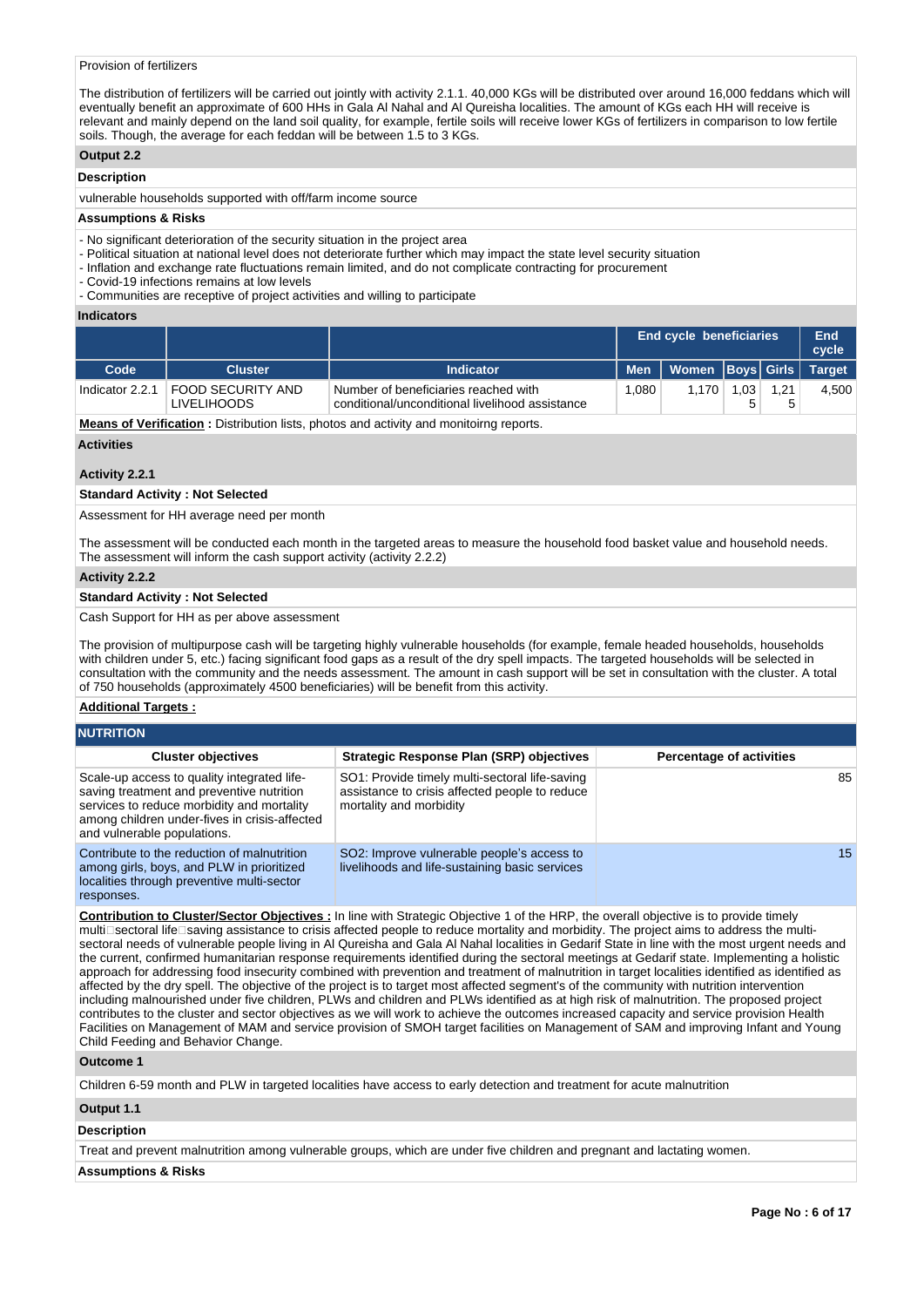- Political situation at national level does not deteriorate further which may impact the state level security situation
- Inflation and exchange rate fluctuations remain limited, and do not complicate contracting for procure.
- Covid-19 infections remains at low levels
- Communities are receptive of project activities and willing to participate.
- -WFP and UNICEF timely preposition Nutrition supplies in target location warehouses.

MoH provide uninterrupted support.

#### **Indicators**

|                   |                                                                                   |                                                                                                                                                                              | End cycle beneficiaries |              | <b>End</b><br>cycle |              |               |
|-------------------|-----------------------------------------------------------------------------------|------------------------------------------------------------------------------------------------------------------------------------------------------------------------------|-------------------------|--------------|---------------------|--------------|---------------|
| Code              | <b>Cluster</b>                                                                    | <b>Indicator</b>                                                                                                                                                             | <b>Men</b>              | <b>Women</b> | <b>Boys</b>         | <b>Girls</b> | <b>Target</b> |
| Indicator 1.1.1   | <b>NUTRITION</b>                                                                  | Number of boys and girls under five years with<br>severe acute malnutrition without complication<br>newly admitted for treatment in OTPs                                     |                         |              | 944                 | 1,02<br>7    | 1,971         |
|                   | <b>Means of Verification: Health records.</b><br>Admission and discharge reports, |                                                                                                                                                                              |                         |              |                     |              |               |
| Indicator 1.1.2   | <b>NUTRITION</b>                                                                  | [Outcome]: % cure rate among severely<br>malnourished children discharged from OTP<br>(target $\geq$ 75% Sphere standard cut off point)                                      |                         |              |                     |              | 75            |
|                   | <b>Means of Verification:</b> Nutrition Registers                                 |                                                                                                                                                                              |                         |              |                     |              |               |
| Indicator 1.1.3   | <b>NUTRITION</b>                                                                  | [Outcome]: % death rate among severely<br>malnourished children discharged from OTP<br>(target <10% Sphere standard cut off point)                                           |                         |              |                     |              | 5             |
|                   | <b>Means of Verification:</b> Nutrition Registers                                 |                                                                                                                                                                              |                         |              |                     |              |               |
| Indicator 1.1.4   | <b>NUTRITION</b>                                                                  | [Outcome]: % defaulter rate among severely<br>malnourished children discharged from OTP<br>(target <15% Sphere standard cut off point)                                       |                         |              |                     |              | 10            |
|                   | <b>Means of Verification: Nutrition Registers and Nutrition Data Base</b>         |                                                                                                                                                                              |                         |              |                     |              |               |
| Indicator 1.1.5   | <b>NUTRITION</b>                                                                  | [Outcome]: % cure rate among moderately<br>malnourished children discharged from TSFP<br>(target $\geq$ 75% Sphere standard cut off point)                                   |                         |              |                     |              | 75            |
|                   | <b>Means of Verification:</b> Nutrition Registers and Data base review            |                                                                                                                                                                              |                         |              |                     |              |               |
| Indicator 1.1.6   | <b>NUTRITION</b>                                                                  | Number of children under five years boys and girls<br>with moderate acute malnutrition newly admitted<br>for treatment in targeted Supplementary Feeding<br>Programme (TSFP) |                         |              | 2,83<br>3           | 3,08<br>0    | 5,913         |
|                   | <b>Means of Verification:</b> Nutrition Registers and Data Base                   |                                                                                                                                                                              |                         |              |                     |              |               |
| Indicator 1.1.7   | <b>NUTRITION</b>                                                                  | Number of pregnant and lactating women with<br>global acute malnutrition newly admitted for<br>treatment in targeted supplementary feeding<br>programme                      |                         | 328          |                     |              | 328           |
|                   | <b>Means of Verification:</b> Nutrition Registers and database review             |                                                                                                                                                                              |                         |              |                     |              |               |
| <b>Activities</b> |                                                                                   |                                                                                                                                                                              |                         |              |                     |              |               |

## **Activity 1.1.1**

## **Standard Activity : Not Selected**

Conduct MUAC screening and Weight for Height measurements to identify and refer children with acute malnutrition to treatment or counselling services.

Community outreach activities will be conducted to increase service uptake, follow defaulters, conduct MUAC screenings for malnutrition. The project will support active MUAC screening children aged 6-59 months and PLW at the health facilities, as well as in the community. Community-based nutrition education activities will be provided and identified cases will be immediately referred for necessary treatment in targeted areas. To ensure the provision of these services, the project will use local and community-based volunteers for implementing CMAM services. Training will be given for a total of 40 community volunteers and health workers on MUAC Screening. MOH activities on mass MUAC screening will also be supported in the targeted localities. Materials, like MUAC tape, will be made available to support this activity.

## **Activity 1.1.2**

#### **Standard Activity : Not Selected**

Referral of SAM with medical complications in Stabilization centres for children 0-59mo. All complicated cases shall be referred to nearest ITP/centers for further management, on recovery shall be admitted in OTP centers as appropriate.

#### **Activity 1.1.3**

#### **Standard Activity : Not Selected**

Treatment of SAM without medical complications for children 6-59mo in OTPs. Children 6-59 months old with uncomplicated SAM will be treated in 25 OTPs. Children will get a medical and nutritional check-up, receive routine medical treatment and RUTF after passing an appetite test administered by health facility staff and asked to come back biweekly with the empty RUTF sachets. At admission children will be screened for edema and medical complications. Admission and discharge criteria are based on the national CMAM guidelines. Routine medicines will be available to manage children with SAM. Additional nutrition supplies will be procured and provided to the clinics to ensure that the treatment runs well and in good quality. ZOA will collaborate closely with all relevant stakeholders involved, including the federal and state MOH, UNICEF and INGOs operating in the area. RUTF supplies will be obtained in coordination with MOH and UNICEF.

<sup>-</sup> No significant deterioration of the security situation in the project area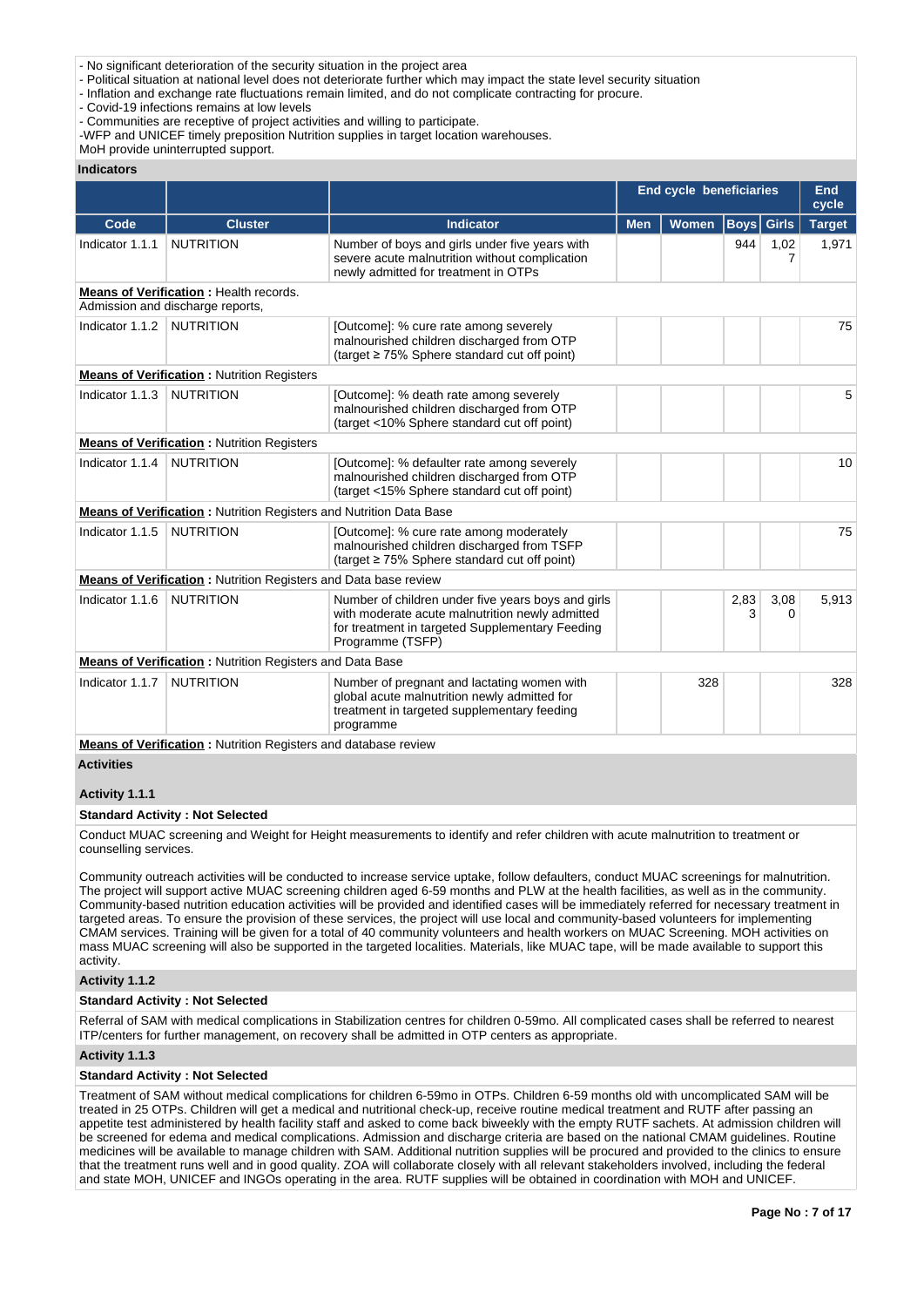#### **Activity 1.1.4**

#### **Standard Activity : Not Selected**

Admission to TSFP , including provision of RUSF/RUTF. With potential WFP support, to consider preventative interventions - FSB with Plumpydoz provision. Intergrated care with Vitamin A, Iron-folate Supplementation, Deworming, Vaccination etc. Children with MAM will be enrolled and receive a medical and nutritional check-up, routine medication and a weekly or bi-weekly ration of RUSF.. At admission children will be screened for edema and medical complications. Admission and discharge criteria are based on the national CMAM guidelines. Routine medicines will be available to manage children with SAM. Additional nutrition supplies, like measuring equipment, will be procured and provided to the clinics to ensure that the treatment runs well and in good quality. In additional to providing MAM treatment, the TSFP will also provide follow-up support to those children that are discharged as cured form the OTPs, in order to help prevent them from relapsing. This will be conducted during MUAC screening sessions, home visits and community mobilization. CHWs and mother support group members will conduct this. RUSF supplies will be obtained in coordination with MOH and WFP.

#### **Activity 1.1.5**

#### **Standard Activity : Not Selected**

Treatment of malnourished PLW in targeted supplementary feeding programme.

PLWs will also be screened with MUAC for malnutrition and admitted to TSFP upon meeting the appropriate criteria. Admission and discharge criteria will be based on national guidelines. Distribution of food supplies will be implemented to malnourished PLW fortnightly in line with the Sudan CMAM protocol. In addition, Support food-based prevention of malnutrition (FBPM) distributions for the at risk PLW **Output 1.2**

## **Description**

Communities in targeted localities are reached with behavior change messages for improved IYCF care practices.

#### **Assumptions & Risks**

- No significant deterioration of the security situation in the project area
- Political situation at national level does not deteriorate further which may impact the state level security situation
- Inflation and exchange rate fluctuations remain limited, and do not complicate contracting for procure.
- Covid-19 infections remains at low levels
- Communities are receptive of project activities and willing to participate.
- -WFP and UNICEF timely preposition Nutrition supplies in target location warehouses.
- MoH provide uninterrupted support.

## **Indicators**

| inuivatvi J       |                                                                               |                                                                                                                                                                                                                                                     |                         |              |                   |  |               |  |  |
|-------------------|-------------------------------------------------------------------------------|-----------------------------------------------------------------------------------------------------------------------------------------------------------------------------------------------------------------------------------------------------|-------------------------|--------------|-------------------|--|---------------|--|--|
|                   |                                                                               |                                                                                                                                                                                                                                                     | End cycle beneficiaries |              | End<br>cycle      |  |               |  |  |
| Code              | <b>Cluster</b>                                                                | <b>Indicator</b>                                                                                                                                                                                                                                    | <b>Men</b>              | <b>Women</b> | <b>Boys Girls</b> |  | <b>Target</b> |  |  |
| Indicator 1.2.1   | <b>NUTRITION</b>                                                              | Number of technical health workers trained on<br><b>IYCF</b>                                                                                                                                                                                        | 15                      | 10           |                   |  | 25            |  |  |
|                   | <b>Means of Verification:</b> Training Reports.                               |                                                                                                                                                                                                                                                     |                         |              |                   |  |               |  |  |
| Indicator 1.2.2   | <b>NUTRITION</b>                                                              | Number of caregivers of infants and children aged<br>0-23 months reached with IYCF counselling                                                                                                                                                      |                         | 328          |                   |  | 328           |  |  |
|                   | <b>Means of Verification:</b> Health Records<br>Mother support group reports. |                                                                                                                                                                                                                                                     |                         |              |                   |  |               |  |  |
| <b>Activities</b> |                                                                               |                                                                                                                                                                                                                                                     |                         |              |                   |  |               |  |  |
| Activity 1.2.1    |                                                                               |                                                                                                                                                                                                                                                     |                         |              |                   |  |               |  |  |
|                   | <b>Standard Activity: Not Selected</b>                                        |                                                                                                                                                                                                                                                     |                         |              |                   |  |               |  |  |
|                   |                                                                               | Establish and support Mother groups to transmit IYCF message in communities. Each SFP/OTP facility will have at-least 1 MSG of 5-8<br>members. These will cascade messages to other pregnant and Lactating mothers and promote IYCF best practices. |                         |              |                   |  |               |  |  |
| Activity 1.2.2    |                                                                               |                                                                                                                                                                                                                                                     |                         |              |                   |  |               |  |  |
|                   | <b>Standard Activity: Not Selected</b>                                        |                                                                                                                                                                                                                                                     |                         |              |                   |  |               |  |  |
|                   |                                                                               | Conduct training on IVCE for bookh foolity tooppiggl atoff. All 25 putrition Acoistante and/other 25 bookh warkers auch as purses and                                                                                                               |                         |              |                   |  |               |  |  |

Conduct training on IYCF for health facility technical staff. All 25 nutrition Assistants and/other 25 health workers such as nurses and midwives shall be trained in promotion of Infant and Young Child Feeding. Facility based and community based IYCF education and awareness shall be conducted routinely by trained health care workers. The Nutrition assistants shall as well train CNVs and mother support groups to create a cascade.

#### **Activity 1.2.3**

#### **Standard Activity : Not Selected**

Conduct IYCF counselling for care giver of children 0-23mo. Nutrition counselling and promotion of MIYCN practices: Counselling will be conducted both at health facility and at household level. ZOA/MTI will support mother support groups and train Lead mothers to facilitate monthly IYCF group sessions.

## **Activity 1.2.4**

#### **Standard Activity : Not Selected**

Community mobilization and sensitization: Community mobilization will be done in collaboration with local leaders to sensitize and mobilize the community about the nutrition services and interventions, address key barriers and create demand for nutrition services.

#### **Additional Targets :**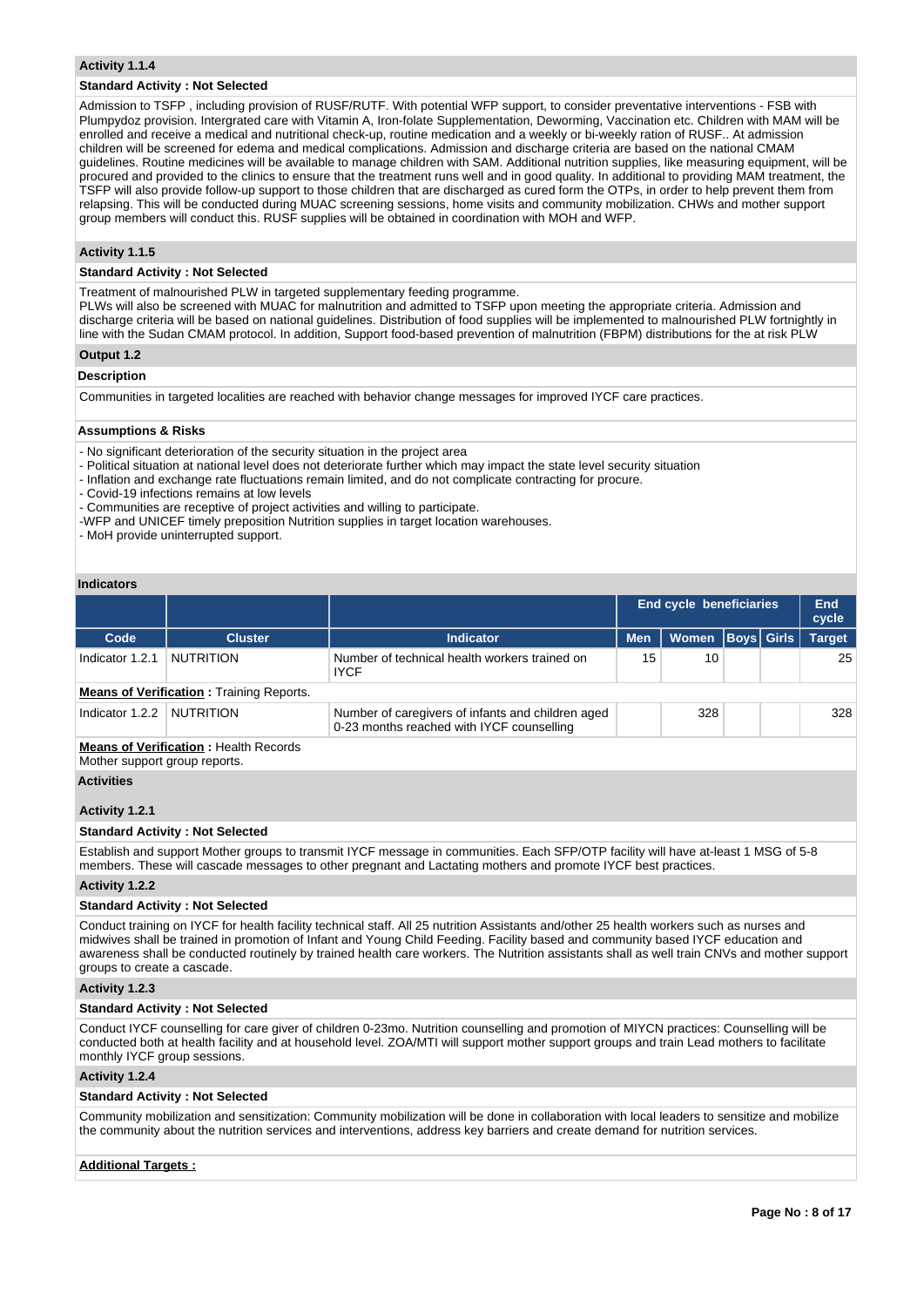**Workplan**

## **Monitoring & Reporting plan**

The project will have a consolidated MEAL system, for documenting achieved results, adopting evidence-based learning into programming (adaptive management) and staying accountable (upward and downward) to project participants and the donor. It is therefore not only to make sure that project partners are doing things as per plan to achieve outcomes (doing things right), but also to adjust approaches or ways of working if impact falls short of expected impact (doing the right thing).

The project will be monitored in line with ZOA's standard monitoring procedures and roadmaps, which ensures ongoing monitoring of activity and output progress (reported on a monthly basis), assumptions, preconditions and context factors (reported on a monthly basis). Monitoring calendars in which data collection on indicators is integrated as part of daily (project management) activities and not dependent on dedicated monitoring visits or limited to data collection exercises. In the case of a resurgence of COVID-19 or insecurity, remote management practices will be adopted wherein community focal point structures will be mobilized as a monitoring strategy. The project team will ensure the implementation of an inclusive M&E system and report on indicators disaggregated by gender/status/disability among others.

Regular, ad hoc field monitoring visits will be conducted by field based Program Manager and MEAL Officer, which will include meetings with key informants as well as beneficiaries. Next to the project related monitoring, the team will report on a series of quantifiable activity indicators which will be included in the monitoring framework. Taking the unstable context of Sudan in consideration, explicit attention will be paid to context monitoring. This will include monitoring of inter-community dynamics (in order to be able to mitigate any conflict related to the project should it arise and to ensure that the project does no harm).

| vv∪ı nµıaı ı                                                                                                                                                                                                                                                                                                                                                                                                                                                                                                                                                                                                                                                                                                                                                                                                                     |      |   |   |   |    |              |             |   |   |   |      |       |  |
|----------------------------------------------------------------------------------------------------------------------------------------------------------------------------------------------------------------------------------------------------------------------------------------------------------------------------------------------------------------------------------------------------------------------------------------------------------------------------------------------------------------------------------------------------------------------------------------------------------------------------------------------------------------------------------------------------------------------------------------------------------------------------------------------------------------------------------|------|---|---|---|----|--------------|-------------|---|---|---|------|-------|--|
| <b>Activity description</b>                                                                                                                                                                                                                                                                                                                                                                                                                                                                                                                                                                                                                                                                                                                                                                                                      | Year | 1 | 2 | 3 |    | 5            | 6           |   | 8 | 9 | 10 I | 11 12 |  |
| FOOD SECURITY AND LIVELIHOODS: Activity 1.1.1: Provision of fodder                                                                                                                                                                                                                                                                                                                                                                                                                                                                                                                                                                                                                                                                                                                                                               | 2022 |   |   |   | X. |              | $X$ $X$ $X$ |   |   |   |      |       |  |
| Low quality and quantity of feeds are a major constraint limiting livestock<br>productivity among smallholder farmers. This project will provide fodder to drought-<br>affected farmers to make up for the production shortages which are caused by the<br>the dry-spell. Approximately, 255 households in each locality will benefit from this<br>activity in AI Qureisha and Gala AI Nahal localities (total 510 HHs). The target<br>households will be identified through a rapid needs assessment and community<br>consultations. Selection will be based on vulnerability criteria that are developed<br>jointly with the community. On average each household will receive support for<br>approximately 10 livestock. With 510 HHs benefitting and 10 livestock per HHs,<br>approximately 5,100 animals will be supported. |      |   |   |   |    |              |             |   |   |   |      |       |  |
| FOOD SECURITY AND LIVELIHOODS: Activity 1.1.2: Provision of slat licks<br>To maximize the impact of activity 1.1.1 as much as possible the same households<br>will targeted with saltlicks as the fodder provision. 355 HHs will be target with salt<br>licks. This is to further supplement animal's nutrition and to ensure that they get<br>enough minerals in their diets.                                                                                                                                                                                                                                                                                                                                                                                                                                                   | 2022 |   |   |   | X  | X            | X           | X |   |   |      |       |  |
| FOOD SECURITY AND LIVELIHOODS: Activity 1.2.1: Provision of Urgent<br>Veterinary medicals supplies for livestock                                                                                                                                                                                                                                                                                                                                                                                                                                                                                                                                                                                                                                                                                                                 | 2022 |   |   |   | X  | $\times$     | X           | X |   |   |      |       |  |
| The activity will be implemented in coordination with the Ministry of Agriculture and<br>Animal resources department who will support in identifying community animal<br>health workers (CAHW). In Gala' Al Nahal, we will work with existing CAHWs who<br>were trained by ZOA under an EU-funded FSL project and are still active in the<br>area. In AI Qureisha, CAHWs will be identified and trained in coordination with MoA<br>& Animal resources department. In total, 30 CAHWs will be provided with urgent<br>veterinary medical supplies for animals treatment after receiving refresher<br>trainings. A total of 3,158 are expected to benefit from this activity in AI Qureisha<br>and Gala Al Nahal localities.                                                                                                      |      |   |   |   |    |              |             |   |   |   |      |       |  |
| FOOD SECURITY AND LIVELIHOODS: Activity 1.2.2: Sprayers for tick treatments<br>Just like activity 1.2.1 the spraying campaigns will be implemented in coordination<br>with the Ministry of Agriculture and Animal resources department, by the identified<br>community animal health workers (CAHW) in AI Qureisha and the existing CAHWs<br>in Gala AI Nahal. The same 30 CAHWs will be provided with sprayers and<br>supplies. A total of 3,158 households are expected to directly benefit from the<br>spraying campaigns in addition to around 2,500 households that are expected to<br>indirectly benefit from the reduction in disease transmission.                                                                                                                                                                       | 2022 |   |   |   | X  | <b>X</b>     | X           | X |   |   |      |       |  |
| FOOD SECURITY AND LIVELIHOODS: Activity 2.1.1: Distribution of Drought<br><b>Resistant/Improved Seeds</b><br>Drought resistant/improved seeds will be distributed to drought affected farmers.<br>The distribution will go hand on hand with a technical training on good agriculture<br>practices (GAP). The seeds will be selected after consultations with the farmers on<br>their needs and priorities and purchased in the local market. The distributed seeds<br>are expected to cover an 8,000 feddan area in AI Qureisha locality and 8,000                                                                                                                                                                                                                                                                              | 2022 |   |   |   | X  | $\mathsf{X}$ | X           | X |   |   |      |       |  |
| feddan in Gala Al Nahal locality. This activity is expected to benefit an approximate<br>of 300 households in each locality.                                                                                                                                                                                                                                                                                                                                                                                                                                                                                                                                                                                                                                                                                                     |      |   |   |   |    |              |             |   |   |   |      |       |  |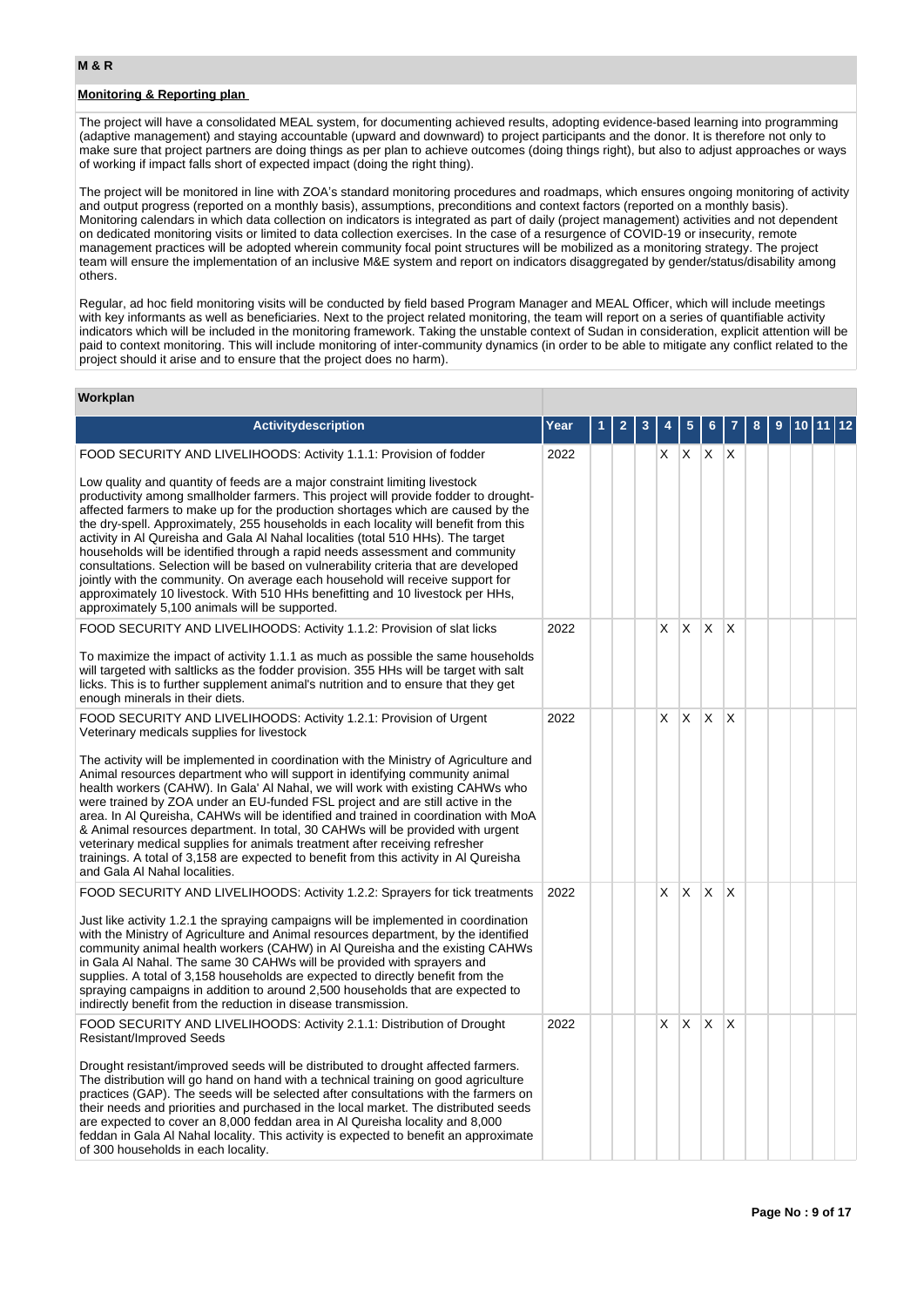| FOOD SECURITY AND LIVELIHOODS: Activity 2.1.2: Provision of fertilizers                                                                                                                                                                                                                                                                                                                                                                                                                                                                                                                                                                                                                                                                                                                                                                                                                                                                                                                                                                                                                                                                                                                                                                                                                         | 2022 |  | X. | $\mathsf{X}$ | $X$ $X$ |     |  |  |
|-------------------------------------------------------------------------------------------------------------------------------------------------------------------------------------------------------------------------------------------------------------------------------------------------------------------------------------------------------------------------------------------------------------------------------------------------------------------------------------------------------------------------------------------------------------------------------------------------------------------------------------------------------------------------------------------------------------------------------------------------------------------------------------------------------------------------------------------------------------------------------------------------------------------------------------------------------------------------------------------------------------------------------------------------------------------------------------------------------------------------------------------------------------------------------------------------------------------------------------------------------------------------------------------------|------|--|----|--------------|---------|-----|--|--|
| The distribution of fertilizers will be carried out jointly with activity 2.1.1. 40,000 KGs<br>will be distributed over around 16,000 feddans which will eventually benefit an<br>approximate of 600 HHs in Gala AI Nahal and AI Qureisha localities. The amount of<br>KGs each HH will receive is relevant and mainly depend on the land soil quality, for<br>example, fertile soils will receive lower KGs of fertilizers in comparison to low fertile<br>soils. Though, the average for each feddan will be between 1.5 to 3 KGs.                                                                                                                                                                                                                                                                                                                                                                                                                                                                                                                                                                                                                                                                                                                                                            |      |  |    |              |         |     |  |  |
| FOOD SECURITY AND LIVELIHOODS: Activity 2.2.1: Assessment for HH average<br>need per month                                                                                                                                                                                                                                                                                                                                                                                                                                                                                                                                                                                                                                                                                                                                                                                                                                                                                                                                                                                                                                                                                                                                                                                                      | 2022 |  | X  | X.           | X.      | ΙX. |  |  |
| The assessment will be conducted each month in the targeted areas to measure<br>the household food basket value and household needs. The assessment will<br>inform the cash support activity (activity 2.2.2)                                                                                                                                                                                                                                                                                                                                                                                                                                                                                                                                                                                                                                                                                                                                                                                                                                                                                                                                                                                                                                                                                   |      |  |    |              |         |     |  |  |
| FOOD SECURITY AND LIVELIHOODS: Activity 2.2.2: Cash Support for HH as per<br>above assessment                                                                                                                                                                                                                                                                                                                                                                                                                                                                                                                                                                                                                                                                                                                                                                                                                                                                                                                                                                                                                                                                                                                                                                                                   | 2022 |  | X  | X.           | X       | X   |  |  |
| The provision of multipurpose cash will be targeting highly vulnerable households<br>(for example, female headed households, households with children under 5, etc.)<br>facing significant food gaps as a result of the dry spell impacts. The targeted<br>households will be selected in consultation with the community and the needs<br>assessment. The amount in cash support will be set in consultation with the<br>cluster. A total of 750 households (approximately 4500 beneficiaries) will be benefit<br>from this activity.                                                                                                                                                                                                                                                                                                                                                                                                                                                                                                                                                                                                                                                                                                                                                          |      |  |    |              |         |     |  |  |
| NUTRITION: Activity 1.1.1: Conduct MUAC screening and Weight for Height<br>measurements to identify and refer children with acute malnutrition to treatment or<br>counselling services.                                                                                                                                                                                                                                                                                                                                                                                                                                                                                                                                                                                                                                                                                                                                                                                                                                                                                                                                                                                                                                                                                                         | 2022 |  | X. | X            | X.      | ΙX  |  |  |
| Community outreach activities will be conducted to increase service uptake, follow<br>defaulters, conduct MUAC screenings for malnutrition. The project will support<br>active MUAC screening children aged 6-59 months and PLW at the health facilities,<br>as well as in the community. Community-based nutrition education activities will be<br>provided and identified cases will be immediately referred for necessary treatment<br>in targeted areas. To ensure the provision of these services, the project will use<br>local and community-based volunteers for implementing CMAM services. Training<br>will be given for a total of 40 community volunteers and health workers on MUAC<br>Screening. MOH activities on mass MUAC screening will also be supported in the<br>targeted localities. Materials, like MUAC tape, will be made available to support this<br>activity.                                                                                                                                                                                                                                                                                                                                                                                                       |      |  |    |              |         |     |  |  |
| NUTRITION: Activity 1.1.2: Referral of SAM with medical complications in<br>Stabilization centres for children 0-59mo. All complicated cases shall be referred to<br>nearest ITP/centers for further management, on recovery shall be admitted in OTP<br>centers as appropriate.                                                                                                                                                                                                                                                                                                                                                                                                                                                                                                                                                                                                                                                                                                                                                                                                                                                                                                                                                                                                                | 2022 |  | X  | X            | X       | X   |  |  |
| NUTRITION: Activity 1.1.3: Treatment of SAM without medical complications for<br>children 6-59mo in OTPs. Children 6-59 months old with uncomplicated SAM will<br>be treated in 25 OTPs. Children will get a medical and nutritional check-up, receive<br>routine medical treatment and RUTF after passing an appetite test administered by<br>health facility staff and asked to come back biweekly with the empty RUTF<br>sachets. At admission children will be screened for edema and medical<br>complications. Admission and discharge criteria are based on the national CMAM<br>guidelines. Routine medicines will be available to manage children with SAM.<br>Additional nutrition supplies will be procured and provided to the clinics to ensure<br>that the treatment runs well and in good quality. ZOA will collaborate closely with<br>all relevant stakeholders involved, including the federal and state MOH, UNICEF<br>and INGOs operating in the area. RUTF supplies will be obtained in coordination<br>with MOH and UNICEF.                                                                                                                                                                                                                                                | 2022 |  | X  | X            | X       | X   |  |  |
| NUTRITION: Activity 1.1.4: Admission to TSFP, including provision of<br>RUSF/RUTF. With potential WFP support, to consider preventative interventions -<br>FSB with Plumpydoz provision. Intergrated care with Vitamin A, Iron-folate<br>Supplementation, Deworming, Vaccination etc. Children with MAM will be enrolled<br>and receive a medical and nutritional check-up, routine medication and a weekly or<br>bi-weekly ration of RUSF At admission children will be screened for edema and<br>medical complications. Admission and discharge criteria are based on the national<br>CMAM guidelines. Routine medicines will be available to manage children with<br>SAM. Additional nutrition supplies, like measuring equipment, will be procured and<br>provided to the clinics to ensure that the treatment runs well and in good quality. In<br>additional to providing MAM treatment, the TSFP will also provide follow-up<br>support to those children that are discharged as cured form the OTPs, in order to<br>help prevent them from relapsing. This will be conducted during MUAC screening<br>sessions, home visits and community mobilization. CHWs and mother support<br>group members will conduct this. RUSF supplies will be obtained in coordination<br>with MOH and WFP. | 2022 |  | X  | Χ            | X       | ΙX  |  |  |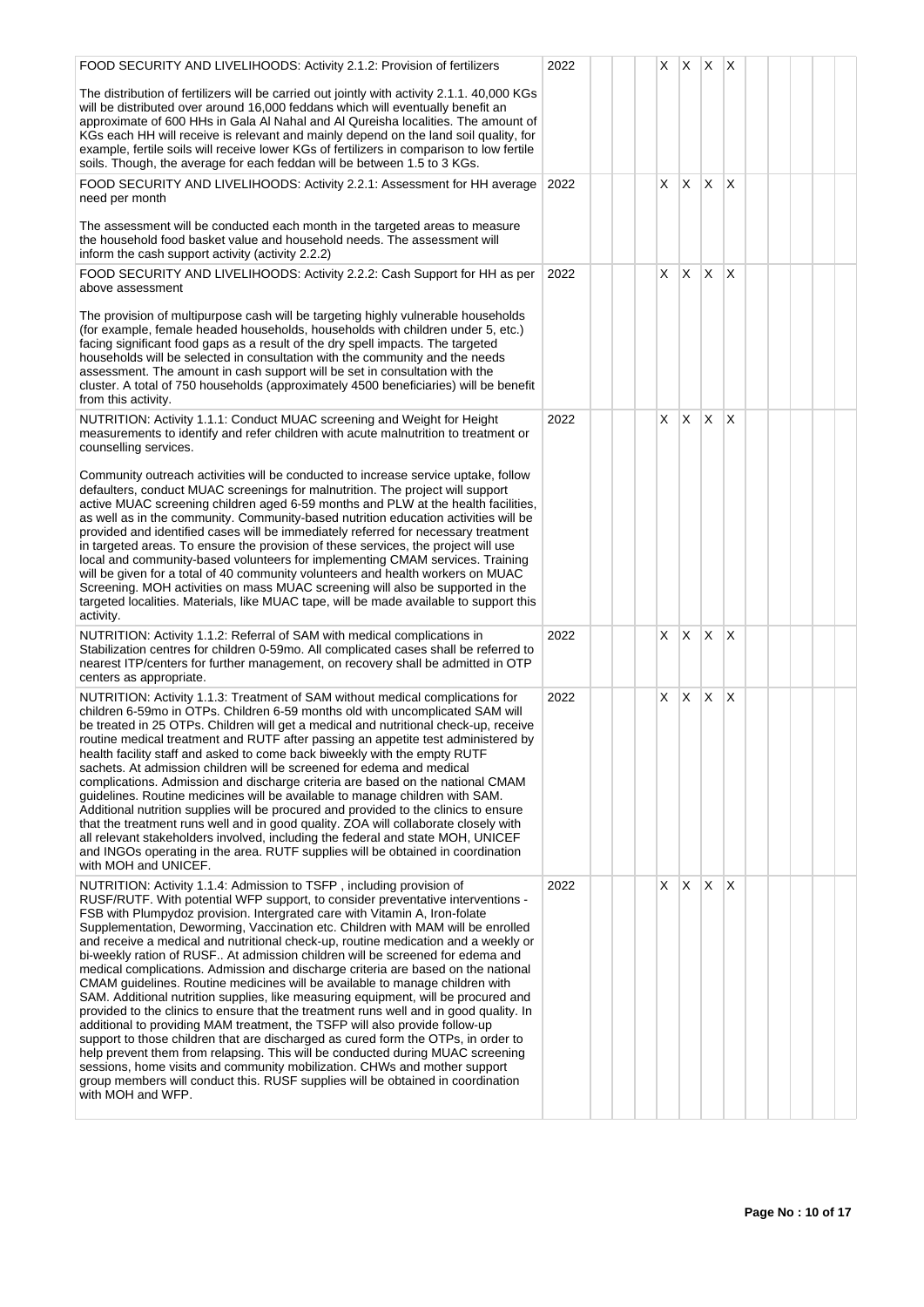| NUTRITION: Activity 1.1.5: Treatment of malnourished PLW in targeted<br>supplementary feeding programme.<br>PLWs will also be screened with MUAC for malnutrition and admitted to TSFP<br>upon meeting the appropriate criteria. Admission and discharge criteria will be<br>based on national guidelines. Distribution of food supplies will be implemented to<br>malnourished PLW fortnightly in line with the Sudan CMAM protocol. In addition,<br>Support food-based prevention of malnutrition (FBPM) distributions for the at risk<br>PI W | 2022 |  | X | ΙX.          | $\mathsf{X}$ | ΙX.                     |  |  |  |
|--------------------------------------------------------------------------------------------------------------------------------------------------------------------------------------------------------------------------------------------------------------------------------------------------------------------------------------------------------------------------------------------------------------------------------------------------------------------------------------------------------------------------------------------------|------|--|---|--------------|--------------|-------------------------|--|--|--|
| NUTRITION: Activity 1.2.1: Establish and support Mother groups to transmit IYCF<br>message in communities. Each SFP/OTP facility will have at-least 1 MSG of 5-8<br>members. These will cascade messages to other pregnant and Lactating mothers<br>and promote IYCF best practices.                                                                                                                                                                                                                                                             | 2022 |  | x | <sup>X</sup> | ΙX.          | X                       |  |  |  |
| NUTRITION: Activity 1.2.2: Conduct training on IYCF for health facility technical<br>staff. All 25 nutrition Assistants and/other 25 health workers such as nurses and<br>midwives shall be trained in promotion of Infant and Young Child Feeding. Facility<br>based and community based IYCF education and awareness shall be conducted<br>routinely by trained health care workers. The Nutrition assistants shall as well train<br>CNVs and mother support groups to create a cascade.                                                       | 2022 |  | X | X            | ΙX.          | $\overline{\mathsf{x}}$ |  |  |  |
| NUTRITION: Activity 1.2.3: Conduct IYCF counselling for care giver of children 0-<br>23mo. Nutrition counselling and promotion of MIYCN practices: Counselling will be<br>conducted both at health facility and at household level. ZOA/MTI will support<br>mother support groups and train Lead mothers to facilitate monthly IYCF group<br>sessions.                                                                                                                                                                                           | 2022 |  | X | X            | lx.          | $\overline{\mathsf{x}}$ |  |  |  |
| NUTRITION: Activity 1.2.4: Community mobilization and sensitization: Community<br>mobilization will be done in collaboration with local leaders to sensitize and<br>mobilize the community about the nutrition services and interventions, address key<br>barriers and create demand for nutrition services.                                                                                                                                                                                                                                     | 2022 |  | X | ΙX.          | lx.          | $\overline{\mathsf{x}}$ |  |  |  |

## **OTHER INFO**

#### **Accountability to Affected Populations**

One of the key strengths of ZOA is the strong engagement over a sustained period of time with the local communities. In Gedaref, this is particularly highlighted by having strong relationships with the communities. For example, community members regularly visit our office in Gedaref and join for fatour. This is complimented by professional relationships with the different technical departments and institutions from which approval is required. ZOA is one of the few INGOs active since 2010 in Gedaref. Community members know

Communities are involved right from start in identifying their needs and designing the intervention up to project upon completion. This means that the persons receiving assistance, as primary stakeholders, are consulted on the planned activities and are included in decisions that affect their life. Before starting implementation, communities will be consulted on a more practical implementation level.

As part of accountability, ZOA has a complaints reporting mechanism in place in all its programming that is adopted by all implementing partners. The reporting mechanism is part of a broader three-pronged organizational integrity framework made up of i) code of conduct (CoC) signed by all staff and consultants; ii) complaints reporting mechanism for staff, partners and beneficiaries and iii) addressing complaints. Under the CoC are the child protection policy, PSEAH and fraud & corruption, among others. Each new ZOA project develops a beneficiary reporting mechanism, in a participatory manner, that is shared with beneficiaries at the beginning of the project through sensitization so that they know their rights on where and whom to report to incase they have complaints.

The project will put in place complaints mechanisms for beneficiaries that include a variety of feedback channels including suggestion boxes, a staff hotline and encouraging beneficiaries to approach ZOA staff. In fact, ZOA's long-term presence in both Gedaref and the targeted localities have fostered a strong relationship with communities which is reflected in the complaints and feedback data. In our experience, we have learned that nearly 100% of complaints are registered through approaching ZOA staff directly. Hence, the consortium ensures that all staff is aware how to deal with feedback and complaints. Feedback from beneficiaries will be systematically collected, assessed and responded to in a timely and confidential manner. Lessons learned will be documented to inform future preparedness and response activities.

ZOA is a CHS certified organization and all staff have recently received training on the Code of Conduct. ZOA in all aspects of its work places communities and people affected by crisis at the center of activities, promoting respect and dignity. The organization has the overall responsibility of ensuring that do no harm principles are upheld at all times irrespective of the operational conditions under which its operating.

## **Implementation Plan**

**Coordination with other Organizations in project area**

**Name of the organization Areas/activities of collaboration and rationale** 

**Environment Marker Of The Project**

#### **Gender Marker Of The Project**

4- Likely to contribute to gender equality, including across age groups

**Justify Chosen Gender Marker Code**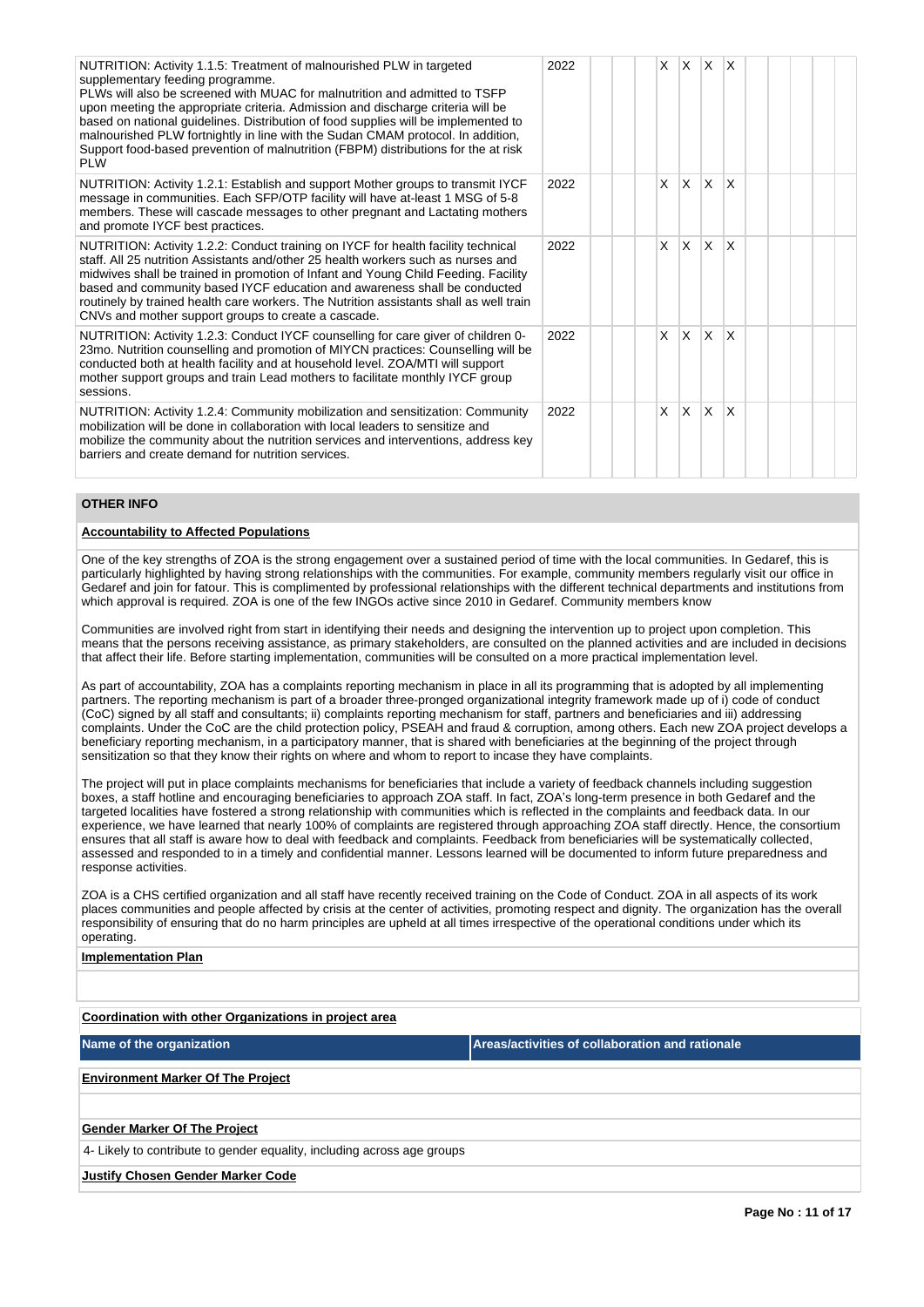## **Protection Mainstreaming**

ZOA and partners adopt a protection mainstreaming approach and will ensure the following strategy during the project's design and implementation. First, nutrition activities provide strong entry points for mainstreaming protection and GBV messages. Second, ZOA and MTI are providing health services in Gedaref State (in Um Rakouba and will soon providing services in Babikri camp for both refugees and host communities. By providing these services ZOA and MTI have experience with protection issues . Third, the consortium will link to protection actors in the project area for referral and/or advice. Fourth, food security support will be provided based on vulnerability criteria. Survivors of GBV will be prioritized for support. Fifth, all support will be provided taking safety for persons receiving assistance into account. For example, distributions take place during day time and with multiple staff being present.

#### **Country Specific Information**

#### **Safety and Security**

#### **Access**

In Gedaref, ZOA is one of the few agencies with long-term presence (Gala' Al Nahal, Al Fashaga, East and West Galabat Al Mafaza and Butana localities) since 2010. ZOA has strong relationships across the offices of the Ministry of Agriculture, Humanitarian Aid Commission, State Water Corporation, Commissioner of Refugees, Ministry of Health, many civil society organizations, and local NGOs across the state. These networks give ZOA quick access to information and ability to access remote areas due to their long term presence and community trust. Local partner, Ma'an also has long presence in Gedaref implementing FSL interventions with focus on women empowerment. MTI has been a strategic partner for ZOA since 2021, where both together have been implementing several health and nutrition projects in Um Rakouba Refugee Camp & Al Fao IDP Camp, operating a mobile clinic for the later with IOM support as a flood response.

ZOA and partners are strongly embedded in local networks, having short links with communities and community leaders. As of this moment, ZOA and partners do not face issues in terms of access to targeted localities as ZOA is currently working in Gala' Al Nahal and Al Qureisha. ZOA will facilitate partners' access to these localities. ZOA and partners have strong linkages with state level HAC and line ministries relevant to the project (Ministry of Heath and Ministry of Agriculture). These linkages ensure approvals can be obtained without unnecessary delays.

## **BUDGET**

| Code | <b>Budget Line Description</b>                                                                                                                                                                                                                                                                                                                                                                                                                    |   | $D / S$ Quantity | <b>Unit</b><br>cost    | <b>Duration</b><br>Recurran | $\%$<br>charged | <b>Total Cost</b> |
|------|---------------------------------------------------------------------------------------------------------------------------------------------------------------------------------------------------------------------------------------------------------------------------------------------------------------------------------------------------------------------------------------------------------------------------------------------------|---|------------------|------------------------|-----------------------------|-----------------|-------------------|
|      |                                                                                                                                                                                                                                                                                                                                                                                                                                                   |   |                  |                        | ce                          | to CHF          |                   |
|      | 1. Staff and Other Personnel Costs                                                                                                                                                                                                                                                                                                                                                                                                                |   |                  |                        |                             |                 |                   |
| 1.1  | Programme Manager                                                                                                                                                                                                                                                                                                                                                                                                                                 | D | 1 <sup>1</sup>   | 3,500<br>.00.          | 4                           | 20.00           | 2,800.00          |
|      | Programme Manager is overall responsible for project implementation in East Sudan region. Programme Manager is based in<br>Gedaref.                                                                                                                                                                                                                                                                                                               |   |                  |                        |                             |                 |                   |
| 1.2  | Project Coordinator - FSL                                                                                                                                                                                                                                                                                                                                                                                                                         | D |                  | $1 \mid 1,650$<br>.00. | 4                           | 100.00          | 6,600.00          |
|      | Project Coordinator is responsible for day to day project implementation and supervises project staff. Allocation percentage is an<br>average and will vary per period.                                                                                                                                                                                                                                                                           |   |                  |                        |                             |                 |                   |
| 1.3  | Project Officers - FSL                                                                                                                                                                                                                                                                                                                                                                                                                            | D | $\mathbf{1}$     | 800.0<br>U             | 4                           | 100.00          | 3,200.00          |
|      | Project Officer - FSL is responsbile for implementing all the FSL activities in a timely manner, with good impact and in<br>coordination with other actors. The Project Office is based in Gedaref.                                                                                                                                                                                                                                               |   |                  |                        |                             |                 |                   |
| 1.4  | <b>Project Assistant</b>                                                                                                                                                                                                                                                                                                                                                                                                                          | S | 1 <sup>1</sup>   | 750.0<br>U             | 4                           | 100.00          | 3.000.00          |
|      | Project Assistant is responsible to assist the implementation with preparation of activities, distributions etc. Based in Gedaref.                                                                                                                                                                                                                                                                                                                |   |                  |                        |                             |                 |                   |
| 1.5  | Director of Programme                                                                                                                                                                                                                                                                                                                                                                                                                             | D |                  | 1 10,00<br>0.00        | 4                           | 12.00           | 4,800.00          |
|      | The Director of Programmes (DoP) is responsible for the realization of project and programme goals in ZOA's programme country<br>Sudan, in accordance with applicable internal and external preconditions and standards. Supervises the Programme Manager.<br>Based in Khartoum. Percentage budgeted is based on fair share allocation principle. Actual allocation based on timesheet<br>system. See the BoQ attachment in the document section. |   |                  |                        |                             |                 |                   |
| 1.6  | Strategic Advisor                                                                                                                                                                                                                                                                                                                                                                                                                                 | D | 1 <sup>1</sup>   | 6,500<br>.00           | 4                           | 12.00           | 3,120.00          |
|      | The responsibility of Strategic Advisor provide hands on support at start (such as technical agreements) and ensures<br>implementation of PSEA policy and code of conduct for each project.                                                                                                                                                                                                                                                       |   |                  |                        |                             |                 |                   |
| 1.7  | Programme Advisor                                                                                                                                                                                                                                                                                                                                                                                                                                 | D |                  | 1 5,500<br>.00         | $\overline{4}$              | 12.00           | 2,640.00          |
|      | The Advisor's responsibility is to guarantee a high quality programme implementation and ZOA's technical approaches are used<br>in the project. Programme Advisor is responsible for narrative reporting to SHF. Based in Khartoum. Percentage budgeted is<br>based on fair share allocation principle. Actual allocation based on timesheet system.                                                                                              |   |                  |                        |                             |                 |                   |
| 1.8  | <b>Country Director</b>                                                                                                                                                                                                                                                                                                                                                                                                                           | S | $1 \mid$         | 12,00<br>0.00          | 4                           | 12.00           | 5,760.00          |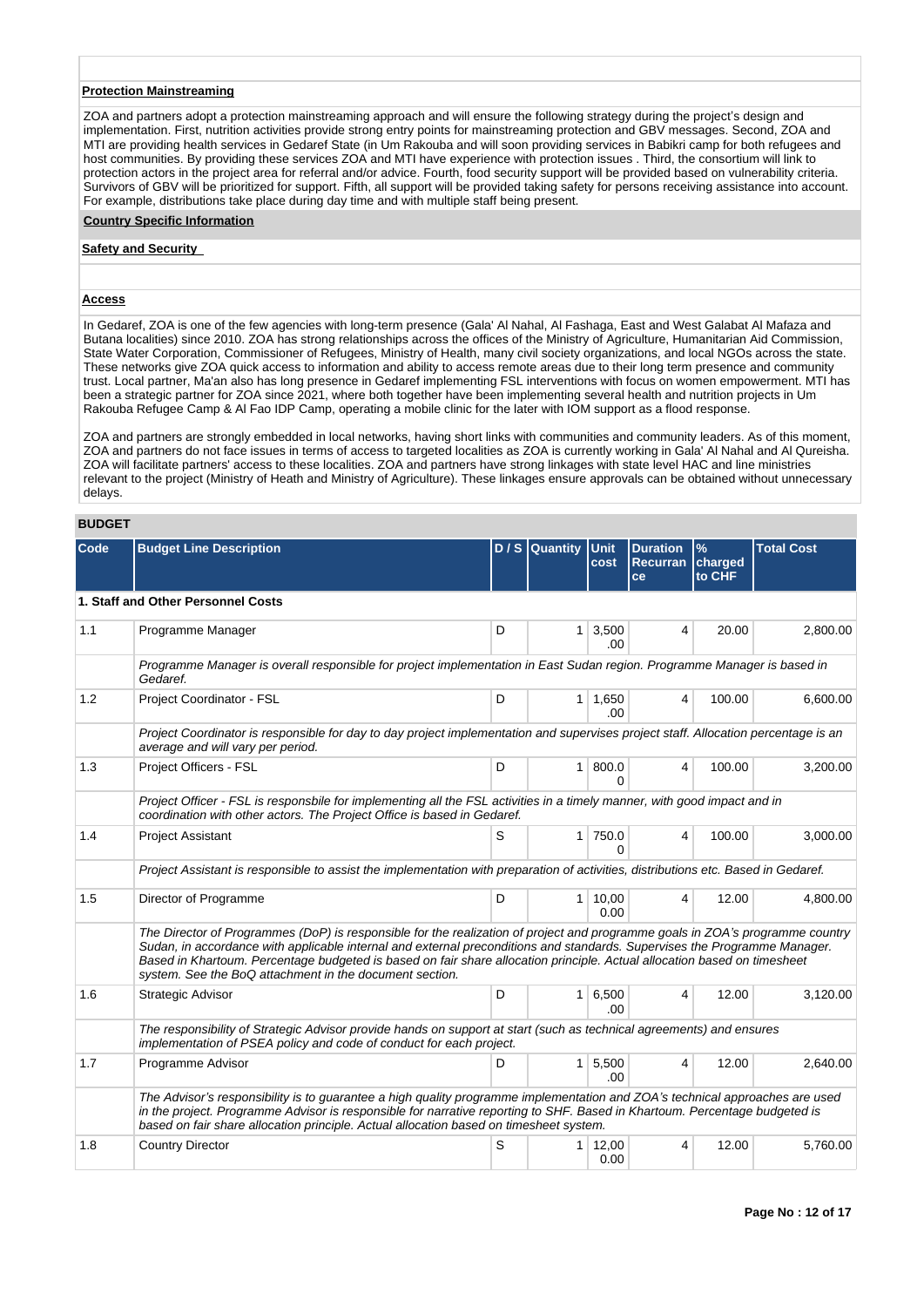|      | The Country Director is responsible for the leadership and the integral management of the programmes and activities of ZOA in a<br>specific country within the framework of ZOA's Strategic Plan, Business Plan, and agreed Country Annual Plan. Based in<br>Khartoum. Percentage budgeted is based on fair share allocation principle. Actual allocation based on timesheet system. See the<br>BoQ attachment in the document section.                                                                                                                                                                                                                                                                             |   |                |                            |   |        |           |
|------|---------------------------------------------------------------------------------------------------------------------------------------------------------------------------------------------------------------------------------------------------------------------------------------------------------------------------------------------------------------------------------------------------------------------------------------------------------------------------------------------------------------------------------------------------------------------------------------------------------------------------------------------------------------------------------------------------------------------|---|----------------|----------------------------|---|--------|-----------|
| 1.9  | Director of Operations                                                                                                                                                                                                                                                                                                                                                                                                                                                                                                                                                                                                                                                                                              | S |                | $1 \mid 7,500$<br>.00      | 4 | 12.00  | 3,600.00  |
|      | The Director of Operations is responsible for effective and efficient management and control of all operational processes in the<br>country organisation. This includes Finances, HR, Logistics and IT, and Security. . Based in Khartoum. Percentage budgeted is<br>based on fair share allocation principle. Actual allocation based on timesheet system. See the BoQ attachment in the document<br>section.                                                                                                                                                                                                                                                                                                      |   |                |                            |   |        |           |
| 1.10 | Senior Compliance Officer                                                                                                                                                                                                                                                                                                                                                                                                                                                                                                                                                                                                                                                                                           | S |                | 1 4,500<br>.00             | 4 | 12.00  | 2,160.00  |
|      | The Senior Compliance Officer contributes to the overall success of the organization by closely working with the program team in<br>working in overall donor grant management. The Senior Compliance Officer will be responsible for providing support to program<br>team during donor proposals, budgeting, financial reporting of assigned grants and donor projects and providing financial support<br>and training to program and partner staff in line with donor regulations and organization policies and procedures. Based in<br>Khartoum. Percentage budgeted is based on fair share allocation principle. Actual allocation based on timesheet system. See the<br>BoQ attachment in the document section. |   |                |                            |   |        |           |
| 1.11 | Finance and Programme Trainee                                                                                                                                                                                                                                                                                                                                                                                                                                                                                                                                                                                                                                                                                       | S | 1 <sup>1</sup> | 2,000<br>.00               | 4 | 12.00  | 960.00    |
|      | Provide overall high-level program and financial advice and support to the program.                                                                                                                                                                                                                                                                                                                                                                                                                                                                                                                                                                                                                                 |   |                |                            |   |        |           |
| 1.12 | <b>MEAL Specialist</b>                                                                                                                                                                                                                                                                                                                                                                                                                                                                                                                                                                                                                                                                                              | D |                | $1 \mid 2,600 \mid$<br>.00 | 4 | 12.00  | 1,248.00  |
|      | MEAL Specialist to support the implementation of Monitoring, Evaluation, Accountability Learning of the project. Design M&E<br>methodologies and manage data collection activities for the project. Develop and maintain monitoring systems and tools for<br>project staff to ensure collection of data is complete and coherent and ensures data is included in narrative reports. Based in<br>Khartoum. Percentage budgeted is based on fair share allocation principle. Actual allocation based on timesheet system.                                                                                                                                                                                             |   |                |                            |   |        |           |
| 1.13 | Project Officer                                                                                                                                                                                                                                                                                                                                                                                                                                                                                                                                                                                                                                                                                                     | D | 1 <sup>1</sup> | 1,600<br>.00               | 4 | 12.00  | 768.00    |
|      | The Project Officer is responsible for preparing the narrative reports with input from field based staff and supporting project with<br>visibility requirements of the donor. Percentage budgeted is based on fair share allocation principle. Based in Khartoum. Actual<br>allocation based on timesheet system.                                                                                                                                                                                                                                                                                                                                                                                                   |   |                |                            |   |        |           |
| 1.14 | Local Support Staff - Gedaref Office                                                                                                                                                                                                                                                                                                                                                                                                                                                                                                                                                                                                                                                                                | S |                | 7 887.1<br>4               | 4 | 32.00  | 7,948.77  |
|      | Programme Accountant, Cashier, Logistic Assistant, Driver and Housekeeper are support staff are responsible to support the<br>implementation of project activities. The staff are based in Gedaref. 7 staff at average unit cost USD 887.14 @32%. Percentage<br>budgeted is based on fair share allocation principle. Actual allocation based on timesheet system. See the BoQ attachment in the<br>document section.                                                                                                                                                                                                                                                                                               |   |                |                            |   |        |           |
| 1.15 | Local Support Staff - Khartoum Office                                                                                                                                                                                                                                                                                                                                                                                                                                                                                                                                                                                                                                                                               | S |                | $10 \mid 1,455$<br>.00     | 4 | 12.00  | 6,984.00  |
|      | Head of Finance, Senior Programme Accountant, Finance Officer, HR/Logistic Manager, Senior Logistic Officer, or HR/Liaison, IT<br>Officer, Driver, Housekeepers are support staff responsible to support the implementation of project activities. The staff are based<br>in Gedaref. 10 staff at average unit cost USD 1,455 @32%. Percentage budgeted is based on fair share allocation principle.<br>Actual allocation based on timesheet system. See the BoQ attachment in the document section.                                                                                                                                                                                                                |   |                |                            |   |        |           |
|      | <b>Section Total</b>                                                                                                                                                                                                                                                                                                                                                                                                                                                                                                                                                                                                                                                                                                |   |                |                            |   |        | 55,588.77 |
|      | 2. Supplies, Commodities, Materials                                                                                                                                                                                                                                                                                                                                                                                                                                                                                                                                                                                                                                                                                 |   |                |                            |   |        |           |
| 2.1  | Provision Of Fodder For Affect Groups In Both Localities                                                                                                                                                                                                                                                                                                                                                                                                                                                                                                                                                                                                                                                            | D | $\mathbf{1}$   | 51,00<br>0.00              | 1 | 100.00 | 51,000.00 |
|      | Cost of procurement of fodder and related distribution cost for 5,100 animals. Master File and Bill of Quantity (BoQ) - ZOA - MTI -<br>Maan Revised - 21042022 - 2.1 Provision of Fodder                                                                                                                                                                                                                                                                                                                                                                                                                                                                                                                            |   |                |                            |   |        |           |
| 2.2  | Provision Of Salt Licks                                                                                                                                                                                                                                                                                                                                                                                                                                                                                                                                                                                                                                                                                             | D |                | $1 \mid 10,65$<br>0.00     | 1 | 100.00 | 10,650.00 |
|      | Cost of procurement of salt licks and related distribution cost for 3,550 animals. Master File and Bill of Quantity (BoQ) - ZOA -<br>MTI - Maan Revised - 21042022 - 2.2 Salt Lick Provision                                                                                                                                                                                                                                                                                                                                                                                                                                                                                                                        |   |                |                            |   |        |           |
| 2.3  | <b>Sprayers For Tick Treatments</b>                                                                                                                                                                                                                                                                                                                                                                                                                                                                                                                                                                                                                                                                                 | D | $\mathbf 1$    | 18,50<br>0.00              | 1 | 100.00 | 18,500.00 |
|      | Cost of procurement of sprayers and related distribution cost. See BoQ for details - Master File and Bill of Quantity (BoQ) - ZOA -<br>MTI - Maan Revised - 21042022 - 2.3 Sprayers                                                                                                                                                                                                                                                                                                                                                                                                                                                                                                                                 |   |                |                            |   |        |           |
| 2.4  | Provision Of Urgent Veterinary Medicals Supplies For<br>Livestock                                                                                                                                                                                                                                                                                                                                                                                                                                                                                                                                                                                                                                                   | D | $\mathbf{1}$   | 38,00<br>0.00              | 1 | 100.00 | 38,000.00 |
|      | Cost of procurement of veterinary supplies and related distribution cost. See BoQ for details. Master File and Bill of Quantity<br>(BoQ) - ZOA - MTI - Maan Revised - 21042022 - 2.4 Medical Supplies                                                                                                                                                                                                                                                                                                                                                                                                                                                                                                               |   |                |                            |   |        |           |
| 2.5  | Provision Of Improve Seeds For Drought Affected Farmers                                                                                                                                                                                                                                                                                                                                                                                                                                                                                                                                                                                                                                                             | D |                | $1 \mid 72,00$<br>0.00     | 1 | 100.00 | 72,000.00 |
|      | Cost of procurement of seeds for covering 8000 feddan in 2 localities. Master File and Bill of Quantity (BoQ) - ZOA - MTI - Maan<br>Revised - 21042022 - 2.5 - Seeds for farmers                                                                                                                                                                                                                                                                                                                                                                                                                                                                                                                                    |   |                |                            |   |        |           |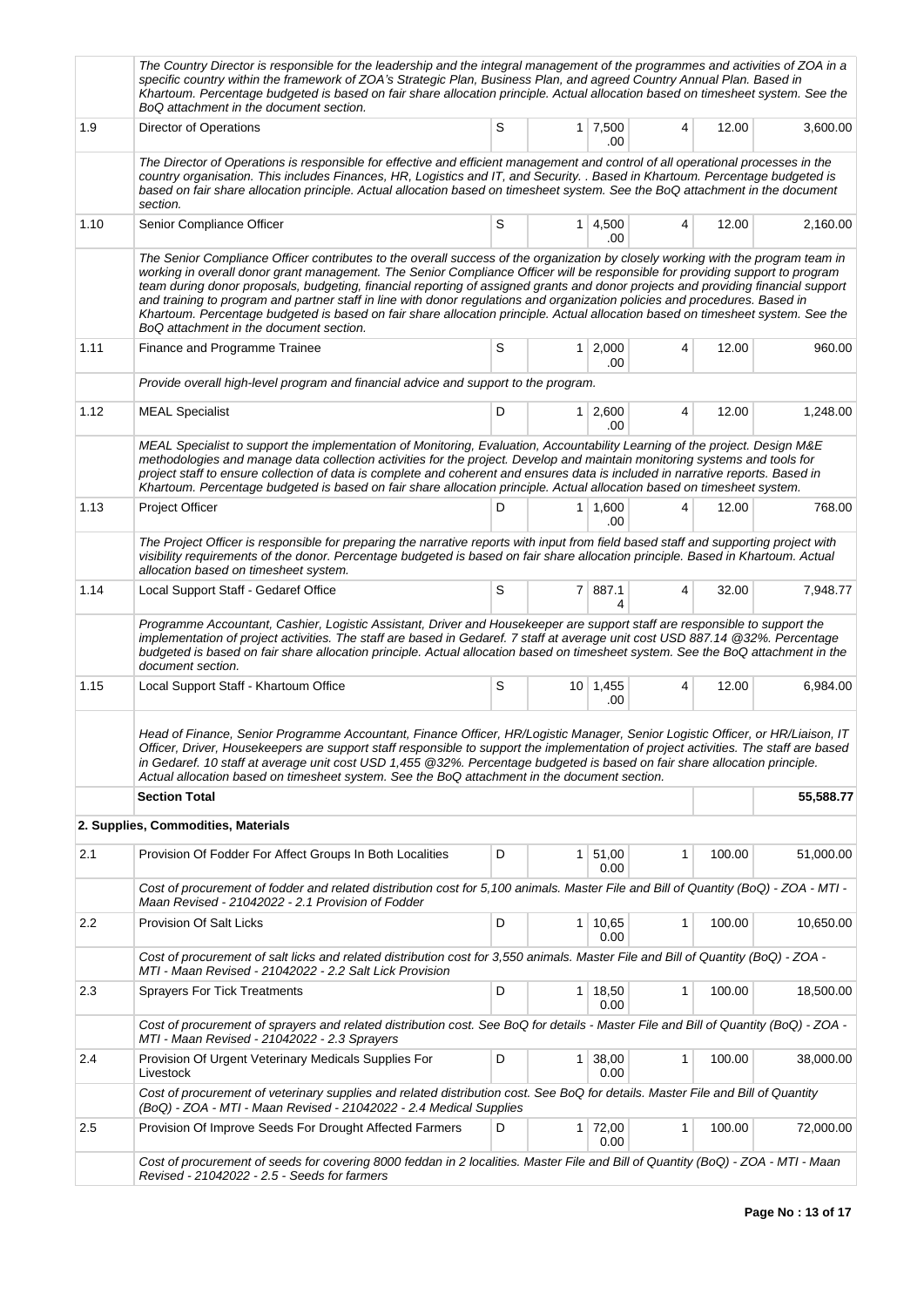| 2.6          | Provision Of Urgent Fertilizer                                                                                                                                                                                                                                             | D           | $\mathbf 1$    | 20,95<br>9.44         | 1              | 100.00 | 20,959.44  |
|--------------|----------------------------------------------------------------------------------------------------------------------------------------------------------------------------------------------------------------------------------------------------------------------------|-------------|----------------|-----------------------|----------------|--------|------------|
|              | Cost of procurement of fertilizer to provide to farmers for farmers in 2 localities. Master File and Bill of Quantity (BoQ) - ZOA -<br>MTI - Maan Revised - 21042022 - 2.6 Provision of Fertilizer                                                                         |             |                |                       |                |        |            |
| 2.7          | Assessment For HH Average Need Per Month                                                                                                                                                                                                                                   | D           | 1 <sup>1</sup> | 4,000<br>.00          | $\overline{2}$ | 100.00 | 8,000.00   |
|              | Cost for enumerators, transportation etc. Master File and Bill of Quantity (BoQ) - ZOA - MTI - Maan Revised - 21042022 - 2.7<br><b>Assessment for Cash</b>                                                                                                                 |             |                |                       |                |        |            |
| 2.8          | Cash Support For HH As Per Above Assessment                                                                                                                                                                                                                                | D           | 750            | 30.00                 | 2              | 100.00 | 45,000.00  |
|              | Cash support for 750 HHs and related bank fees and other cost                                                                                                                                                                                                              |             |                |                       |                |        |            |
| 2.9          | (Post) Monitoring & Evaluation                                                                                                                                                                                                                                             | D           |                | $1 \mid 1,000$<br>.00 | 1              | 100.00 | 1,000.00   |
|              | Cost for enumerators, transportation and other monitoring cost.                                                                                                                                                                                                            |             |                |                       |                |        |            |
| 2.10         | <b>Project Visibility</b>                                                                                                                                                                                                                                                  | D           | 1              | 1,000<br>.00          | 1              | 100.00 | 1,000.00   |
|              | Signboards and other visibility items.                                                                                                                                                                                                                                     |             |                |                       |                |        |            |
|              | <b>Section Total</b>                                                                                                                                                                                                                                                       |             |                |                       |                |        | 266,109.44 |
| 3. Equipment |                                                                                                                                                                                                                                                                            |             |                |                       |                |        |            |
| NA.          | <b>NA</b>                                                                                                                                                                                                                                                                  | <b>NA</b>   | 0              | 0.00                  | 0              | 0      | 0.00       |
|              | NA                                                                                                                                                                                                                                                                         |             |                |                       |                |        |            |
|              | <b>Section Total</b>                                                                                                                                                                                                                                                       |             |                |                       |                |        | 0.00       |
|              | <b>4. Contractual Services</b>                                                                                                                                                                                                                                             |             |                |                       |                |        |            |
| 4.1          | Vehicle Rent - Direct Activity                                                                                                                                                                                                                                             | D           |                | $2 \mid 2,500$<br>.00 | 4              | 100.00 | 20,000.00  |
|              | Direct vehicle rent for project activity 2 vehicles @2.500 for 4 months                                                                                                                                                                                                    |             |                |                       |                |        |            |
|              | <b>Section Total</b>                                                                                                                                                                                                                                                       |             |                |                       |                |        | 20,000.00  |
| 5. Travel    |                                                                                                                                                                                                                                                                            |             |                |                       |                |        |            |
| 5.1          | In Country Travel                                                                                                                                                                                                                                                          | S           | $\overline{4}$ | 250.0<br>0            | 4              | 56.00  | 2,240.00   |
|              | In country travel from Khartoum to Gedaref 4 times per month @USD 250                                                                                                                                                                                                      |             |                |                       |                |        |            |
| 5.2          | Per diems and Accommodation                                                                                                                                                                                                                                                | $\mathsf S$ |                | 6 115.0               | 4              | 56.00  | 1,545.60   |
|              | Per diem and accommodation for field trip project related. 6 days @USD 115. Accommodation rate USD 100/day and per diem                                                                                                                                                    |             |                | 0                     |                |        |            |
|              | rate USD 15/day.<br><b>Section Total</b>                                                                                                                                                                                                                                   |             |                |                       |                |        | 3,785.60   |
|              | 6. Transfers and Grants to Counterparts                                                                                                                                                                                                                                    |             |                |                       |                |        |            |
| 6.1          | Sub-grant to Medical Teams International                                                                                                                                                                                                                                   | D           | $\mathbf{1}$   | 188,6                 | $\mathbf{1}$   | 100.00 | 188,613.72 |
|              | Medical Teams International will run the Nutrition project activities. See the BoQ attachment in the document section. Response                                                                                                                                            |             |                | 13.72                 |                |        |            |
|              | on ZOA 21804 BL 6.1 (Sub gant to Medical teams Internationa)                                                                                                                                                                                                               |             |                |                       |                |        |            |
| 6.2          | Sub-grant to Maan                                                                                                                                                                                                                                                          | D           | 1 <sup>1</sup> | 45,81<br>0.00         | 1              | 100.00 | 45,810.00  |
|              | See the BoQ attachment in the document section, name of file: Response on ZOA 21804 BL 6.2 (Sub gant to Maan)                                                                                                                                                              |             |                |                       |                |        |            |
|              | <b>Section Total</b>                                                                                                                                                                                                                                                       |             |                |                       |                |        | 234,423.72 |
|              | 7. General Operating and Other Direct Costs                                                                                                                                                                                                                                |             |                |                       |                |        |            |
| 7.1          | Office Rent and Running Cost - Khartoum Office                                                                                                                                                                                                                             | S           | 1 <sup>1</sup> | 10,18<br>4.19         | 4              | 12.00  | 4,888.41   |
|              | Khartoum: Office Rent, Office Supplies, Communication Cost and IT Cost to support the implementation of the project activity.<br>Percentage budgeted and actual allocation is based on fair share allocation principle. See the BoQ attachment in the document<br>section. |             |                |                       |                |        |            |
| 7.2          | Office Rent and Running Cost - Gedaref Office                                                                                                                                                                                                                              | S           | 1 <sup>1</sup> | 10,96<br>0.72         | 4              | 32.00  | 14,029.72  |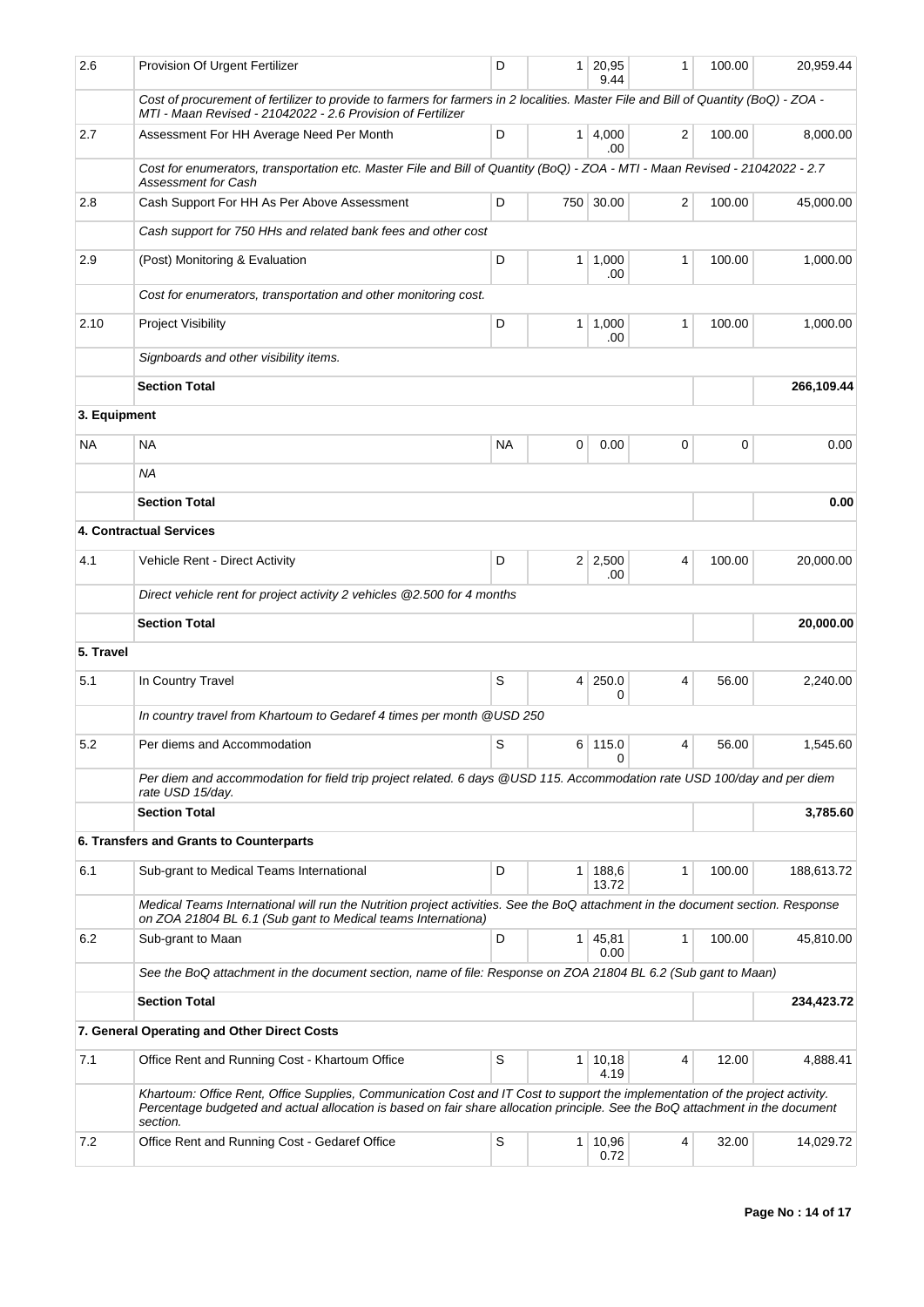|                         | Gedaref: Office Rent, Office Supplies, Communication Cost and IT Cost to support the implementation of the project activity.<br>Percentage budgeted and actual allocation is based on fair share allocation principle. See the BoQ attachment in the document<br>section.                              |   |                |                              |                |       |            |
|-------------------------|--------------------------------------------------------------------------------------------------------------------------------------------------------------------------------------------------------------------------------------------------------------------------------------------------------|---|----------------|------------------------------|----------------|-------|------------|
| 7.3                     | Other Office Support Cost - Khartoum Office                                                                                                                                                                                                                                                            | S |                | $1 \overline{)3,353}$<br>.08 | 4              | 12.00 | 1,609.48   |
|                         | Legal Fee, Bank Fee, Security Cost to support the implementation of the project activity. One Country Office in Khartoum and<br>One Field Office in Gedaref. Percentage budgeted and actual allocation is based on fair share allocation principle. See the BoQ<br>attachment in the document section. |   |                |                              |                |       |            |
| 7.4                     | Other Office Support Cost - Gedaref Office                                                                                                                                                                                                                                                             | S |                | $1 \mid 1,501$<br>.17        | $\overline{4}$ | 32.00 | 1,921.50   |
|                         | Legal Fee, Bank Fee, Security Cost to support the implementation of the project activity. One Country Office in Khartoum and<br>One Field Office in Gedaref. Percentage budgeted and actual allocation is based on fair share allocation principle. See the BoQ<br>attachment in the document section. |   |                |                              |                |       |            |
| 7.5                     | Use of Own Vehicles                                                                                                                                                                                                                                                                                    | S | 4 <sup>1</sup> | 1.000<br>.00.                | 4              | 32.00 | 5,120.00   |
|                         | ZOA own vehicle operating cost in Gedaref (3 Landcruiser, 1 Hilux): fuel and maintenance that use for the project<br>@\$1.000/month                                                                                                                                                                    |   |                |                              |                |       |            |
|                         | <b>Section Total</b>                                                                                                                                                                                                                                                                                   |   |                |                              |                |       | 27,569.11  |
| <b>SubTotal</b>         |                                                                                                                                                                                                                                                                                                        |   | 811.00         |                              |                |       | 607,476.64 |
| Direct                  |                                                                                                                                                                                                                                                                                                        |   |                |                              |                |       | 545,709.16 |
| Support                 |                                                                                                                                                                                                                                                                                                        |   |                |                              |                |       | 61,767.48  |
| <b>PSC Cost</b>         |                                                                                                                                                                                                                                                                                                        |   |                |                              |                |       |            |
| <b>PSC Cost Percent</b> |                                                                                                                                                                                                                                                                                                        |   |                |                              |                |       | 7.00       |
| <b>PSC Amount</b>       |                                                                                                                                                                                                                                                                                                        |   |                |                              |                |       | 42,523.36  |
| <b>Total Cost</b>       |                                                                                                                                                                                                                                                                                                        |   |                |                              |                |       | 650,000.00 |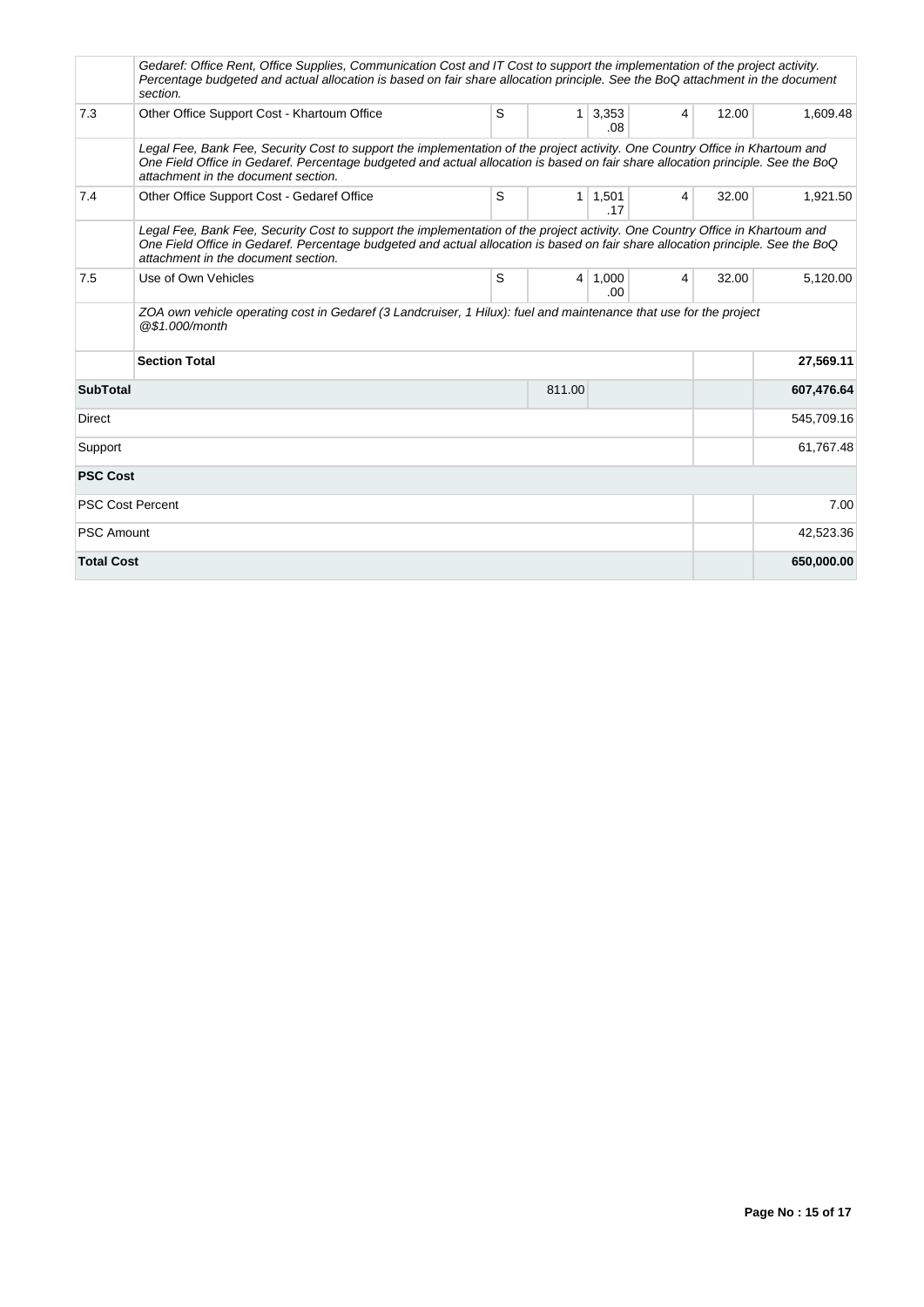| <b>Project Locations</b> |                                                                            |                                                               |              |             |             |              |                                                                                                                                                                                                                                                                                                                                                                                                                                                                                                                                                                                                                                                                                                                                                                                                                                                                                                                                                                                                                                                                                                                                                                                                                                                                                            |
|--------------------------|----------------------------------------------------------------------------|---------------------------------------------------------------|--------------|-------------|-------------|--------------|--------------------------------------------------------------------------------------------------------------------------------------------------------------------------------------------------------------------------------------------------------------------------------------------------------------------------------------------------------------------------------------------------------------------------------------------------------------------------------------------------------------------------------------------------------------------------------------------------------------------------------------------------------------------------------------------------------------------------------------------------------------------------------------------------------------------------------------------------------------------------------------------------------------------------------------------------------------------------------------------------------------------------------------------------------------------------------------------------------------------------------------------------------------------------------------------------------------------------------------------------------------------------------------------|
| Location                 | <b>Estimated</b><br>percentage<br>of budget<br>for each<br><b>location</b> | <b>Estimated number of beneficiaries</b><br>for each location |              |             |             |              | <b>Activity Name</b>                                                                                                                                                                                                                                                                                                                                                                                                                                                                                                                                                                                                                                                                                                                                                                                                                                                                                                                                                                                                                                                                                                                                                                                                                                                                       |
|                          |                                                                            | <b>Men</b>                                                    | <b>Women</b> | <b>Boys</b> | Girls       | <b>Total</b> |                                                                                                                                                                                                                                                                                                                                                                                                                                                                                                                                                                                                                                                                                                                                                                                                                                                                                                                                                                                                                                                                                                                                                                                                                                                                                            |
| Gedaref > El Quresha     | 50.00000                                                                   | 0                                                             | 0            | 0           | $\mathbf 0$ |              | FSL: Activity 1.1.1: Provision of fodder<br>Low quality and quan<br>FSL: Activity 1.1.2: Provision of slat licks<br>To maximize the<br>FSL: Activity 1.2.1: Provision of Urgent<br>Veterinary medicals supplies<br>FSL: Activity 1.2.2: Sprayers for tick treatments<br>Just like a<br>FSL: Activity 2.1.1: Distribution of Drought<br>Resistant/Improved Seeds<<br>FSL: Activity 2.1.2: Provision of fertilizers<br>The distributio<br>FSL: Activity 2.2.1: Assessment for HH average<br>need per month<br>FSL: Activity 2.2.2: Cash Support for HH as per<br>above assessment<br>$\lt$<br>N: Activity 1.1.1: Conduct MUAC screening and<br>Weight for Height meas<br>N: Activity 1.1.2: Referral of SAM with medical<br>complications in Sta<br>N: Activity 1.1.3: Treatment of SAM without<br>medical complications fo<br>N: Activity 1.1.4: Admission to TSFP, including<br>provision of RUSF/R<br>N: Activity 1.1.5: Treatment of malnourished PLW<br>in targeted supplem<br>N: Activity 1.2.1: Establish and support Mother<br>groups to transmit I<br>N: Activity 1.2.2: Conduct training on IYCF for<br>health facility tech<br>N: Activity 1.2.3: Conduct IYCF counselling for<br>care giver of childr<br>N: Activity 1.2.4: Community mobilization and<br>sensitization: Communi |